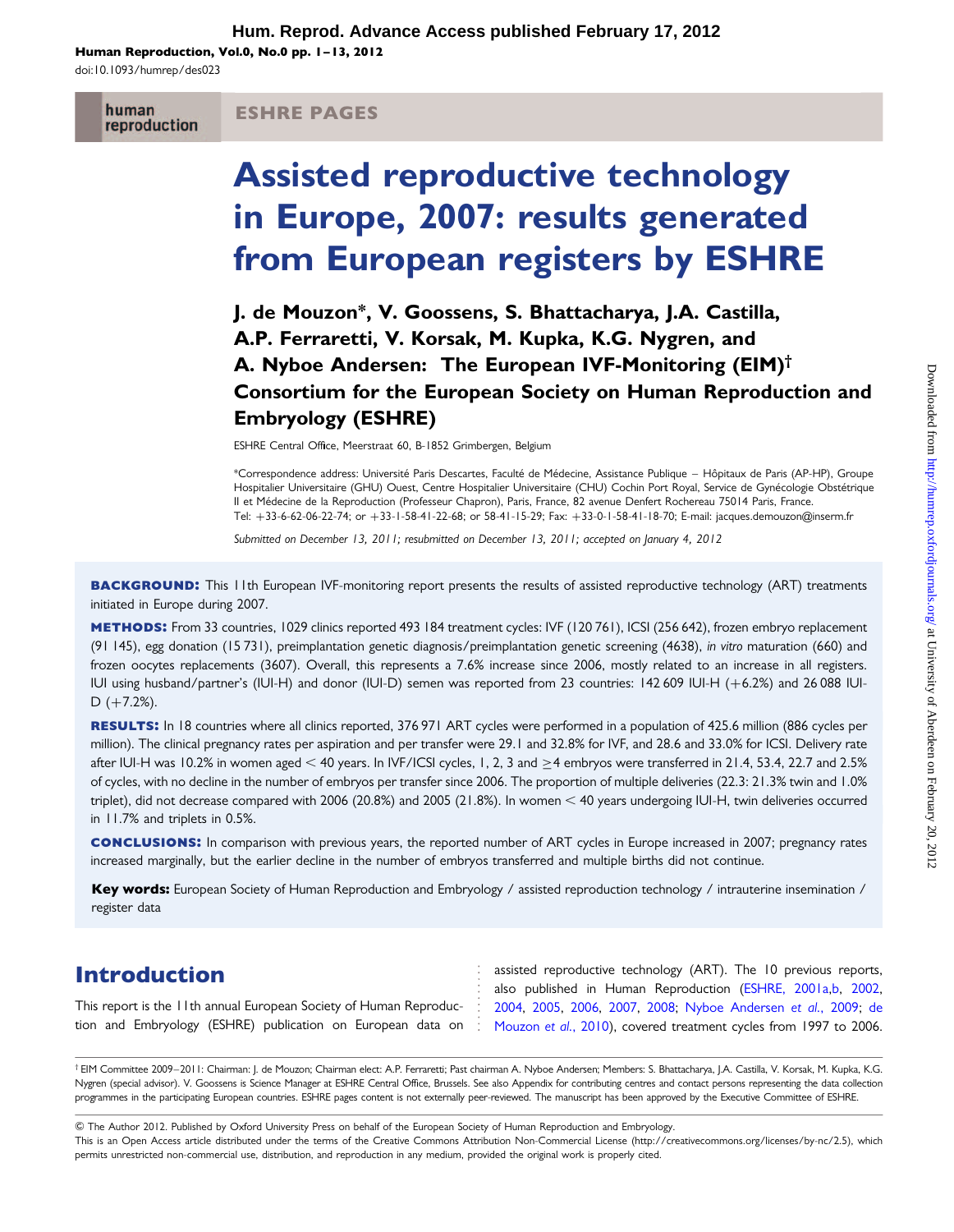As in the last report, the printed version contains the four most important tables. Additional tables are available online, making the whole report consistent with those from previous years. In the published report, these tables will be referred as ['Supplementary data,](http://humrep.oxfordjournals.org/lookup/suppl/doi:10.1093/humrep/des023/-/DC1) Tables SI-SXVIII'. The main results of this report were presented at the annual ESHRE congress in Rome, July 2010.

# Materials and Methods

#### Data collection

Data on ART have been collected from 33 European countries, covering IVF, ICSI, frozen embryo replacement (FER), egg donation (ED), in vitro maturation (IVM), pooled data on preimplantation genetic diagnosis (PGD) and preimplantation genetic screening (PGS) and frozen oocyte replacements (FOR). In addition to ART, data on intrauterine inseminations using husband/partner's semen (IUI-H; 22 countries, 2 more than in 2006) and donor semen (IUI-D; 18 countries, as in 2006) were also included. The report includes treatments started between the 1 January and the 31 December 2007. Follow-up data on pregnancies and deliveries are cohort data, based on the reported cycles.

The forms were the same as in 2006, making all tables comparable. As in previous years, data were directly entered in ESHRE's computer system by each country co-ordinator, through software developed by ESHRE. Data analysis was performed in ESHRE headquarters by V. Goossens.

# **Results**

#### **Participation**

The present report includes data from an additional country (Bosnia) (Table [I](#page-2-0)). The proportion of reporting clinics (86%, 1029 out of 1204 clinics, listed in [Supplementary data\)](http://humrep.oxfordjournals.org/lookup/suppl/doi:10.1093/humrep/des023/-/DC1) was the same as in 2006. In 18 countries, the coverage, as in 2006, reached 100%. Two countries (Ireland and Switzerland) were able to report data from all but a single Centre, but participation was limited (25 –50%) in six others (Bosnia, Bulgaria, Hungary, Lithuania, Poland and Serbia) and very low (≤25% of clinics) in Greece and Latvia.

#### Number of treatment cycles

In total, 493 184 cycles were reported, 34 425 more than in 2006  $(+7.5%)$ . Among the 377 403 fresh cycles  $(+7.8%)$ , 120 761 were IVF  $(+2.9%)$  and 256 642 ICSI  $(+10.3%)$ . The proportion of ICSI thus reached 68.0% of 'fresh' ART cycles (66.5% in 2006). The proportion of FER cycles compared with 'fresh' cycles was 24.2%—a figure comparable to the figure of 2006 (24.6%). The number of ED cycles, reported by 22 countries, increased more than that observed in fresh IVF/ICSI cycles, reaching 15 731  $(+24.4%)$ , the main contributor being Spain (7985 cycles, +22%). PGD was reported by 14 countries, with fewer cycles  $(4638, -29.3%)$  recorded in 2007. The main reason was absence of data from Turkey, who contributed 2308 cycles in 2006. Higher rates of IVM were reported (660, +267% compared with 2006). Finally, 3607 FOR cycles were reported  $(+1.0\%)$ , the majority from [I](#page-2-0)taly ( $n = 2994$ ). Table I also shows the number of cycles per million women of reproductive age (15 –45 years) and per million inhabitants, in the 18 countries where data coverage was 100%. The highest availability of ART cycles was reported from Nordic countries, particularly in Denmark (14 067 and 2558),

followed by Belgium, Finland, Iceland, Sweden, Norway and Slovenia, all of which provided over 8000 per million women aged 15 –45 years and 1700 cycles per million inhabitants, respectively. More details are reported in [Supplementary data, Table SI](http://humrep.oxfordjournals.org/lookup/suppl/doi:10.1093/humrep/des023/-/DC1).

#### Reporting methods and size of the clinics

Among the 18 countries with complete reporting ([Supplementary](http://humrep.oxfordjournals.org/lookup/suppl/doi:10.1093/humrep/des023/-/DC1) [data, Table SII](http://humrep.oxfordjournals.org/lookup/suppl/doi:10.1093/humrep/des023/-/DC1)), the register was compulsory for 14 [10 held by a National Health Authority (NHA) 3 by a medical organization (MO) and 1 by personal initiative] and voluntary for 4 (three held by a MO and one by a NHA). Only seven registers were based on individual forms, i.e. cycle by cycle.

Among the 15 countries with partial coverage, 6 were held by an NHA/NGO and 3 were based on individual forms.

The distribution of clinics according to the number of cycles varied considerably among the countries [\(Supplementary data, Table SIII](http://humrep.oxfordjournals.org/lookup/suppl/doi:10.1093/humrep/des023/-/DC1)). For example, in Italy 44.1% of the clinics provided fewer than 100 cycles annually, whereas in Belgium and in the Netherlands 61% of the clinics performed more than 1000 cycles a year.

#### Pregnancies and deliveries after treatment

Table [II](#page-4-0) shows pregnancy and delivery rates per aspiration for IVF, ICSI and FER. Three countries provided outcome only per embryo transfer, while three did not provide data on deliveries. Thus the mean pregnancy rate and delivery rate were computed for countries providing the relevant information. There were huge variations across the countries. On average, pregnancy rates were 29.1% (+0.1% compared with 2006) and 28.6%  $(-1.3%)$  per aspiration for IVF and ICSI, and 20.1% per thawing for FER  $(+1.0%)$ . Mean delivery rates per aspiration (per thawing for FER) were 21.1, 20.2 and 13.5%, respectively  $(-0.4, +1.8$  and  $+0.8%$ ). The detailed numbers of cycles, aspirations, transfers, pregnancies, deliveries and the corresponding rates per technique are reported in [Supplementary data,](http://humrep.oxfordjournals.org/lookup/suppl/doi:10.1093/humrep/des023/-/DC1) [Table SIV](http://humrep.oxfordjournals.org/lookup/suppl/doi:10.1093/humrep/des023/-/DC1) for IVF, [Supplementary data, Table SV](http://humrep.oxfordjournals.org/lookup/suppl/doi:10.1093/humrep/des023/-/DC1) for ICSI and [Supple](http://humrep.oxfordjournals.org/lookup/suppl/doi:10.1093/humrep/des023/-/DC1)[mentary data, Table SVI](http://humrep.oxfordjournals.org/lookup/suppl/doi:10.1093/humrep/des023/-/DC1) for FER.

In total, 96 690 babies were recorded as having been born in the 29 countries where the reporting from IVF, ICSI and FER included newborns (+8185). In countries with complete reporting, the percentage of babies conceived through ART varied from 0.5% of the national births in Turkey to 4.9% in Denmark. More details are provided in [Supplementary data, Table SI](http://humrep.oxfordjournals.org/lookup/suppl/doi:10.1093/humrep/des023/-/DC1), showing that the percentage of ART babies was above 3.0% in most of the Nordic countries, whereas this percentage was between 1.2 and 1.8% in the largest European countries (Germany, France, UK and Italy).

ED was reported by 22 countries ([Supplementary data, Table SVII](http://humrep.oxfordjournals.org/lookup/suppl/doi:10.1093/humrep/des023/-/DC1)). In total, 6628 clinical pregnancies (+1112) resulted from 143 34 embryo transfers  $(+1649)$ , with pregnancy rates of 46.2% per transfer versus 43.5% in 2006. The mean delivery rate was 30.8% per transfer  $(n = 4448)$  in the 21 countries reporting deliveries.

#### Age distribution

The age distribution of women treated with IVF varied across countries [\(Supplementary data, Table SVIII](http://humrep.oxfordjournals.org/lookup/suppl/doi:10.1093/humrep/des023/-/DC1)). In four countries, more than 20% of women were aged 40 years or more (Greece, Ireland, Italy and Switzerland), whereas it was  $< 5\%$  in Albania, Poland and Slovenia. As expected, pregnancy rates decreased with age, from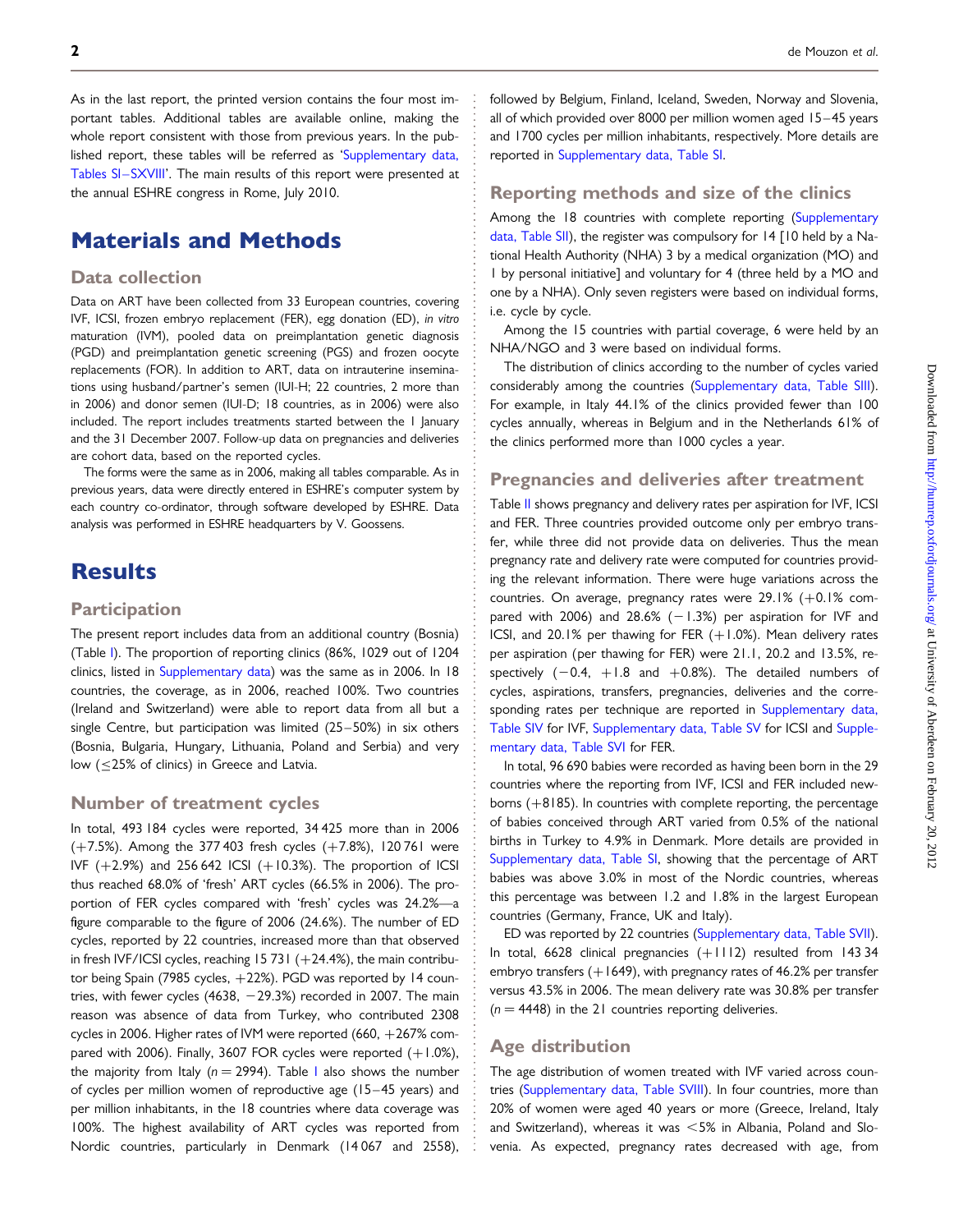#### <span id="page-2-0"></span>Table I ART in European countries in 2007.

|                | <b>IVF</b> clinics in the<br>country<br>.<br>. |                          | <b>Treatment cycles</b> |             |                 |                |                |             |                |          | Cycles/million*          |            |
|----------------|------------------------------------------------|--------------------------|-------------------------|-------------|-----------------|----------------|----------------|-------------|----------------|----------|--------------------------|------------|
|                | Total                                          | <b>Reporting</b>         | <b>IVF</b>              | <b>ICSI</b> | <b>FER</b><br>. | <b>ED</b>      | <b>IVM</b>     | PGD         | <b>FOR</b>     | All      | Women 15-45 years of age | Population |
| Albania        | 3                                              |                          | 66                      | 79          |                 | 16             |                |             |                | 6        |                          |            |
| Austria        | 26                                             | 26                       | 1172                    | 4050        | 306             | $\mathbf 0$    |                |             |                | 5528     | 3252                     | 674        |
| Belgium        | 8                                              | 8                        | 3852                    | 12357       | 7499            | 751            |                |             |                | 24 4 5 9 | 12 2 30                  | 2352       |
| Bosnia         | 5                                              | $\overline{2}$           | 31                      | 3           | 0               |                |                |             |                | 162      |                          |            |
| Bulgaria       | 15                                             | $\overline{7}$           | 574                     | 708         | 79              | 8              | $\mathbf 0$    | $\mathbf 0$ | 0              | 1369     |                          |            |
| Cyprus         | $\overline{7}$                                 | 5                        | 482                     | 823         | 155             | 112            | $\overline{2}$ | 16          |                | 1590     |                          |            |
| Czech Republic | 24                                             | 24                       | 1947                    | 7225        | 4169            | 1221           |                | 498         |                | 15060    | 6845                     | 1476       |
| Denmark        | 23                                             | 23                       | 6054                    | 4981        | 2668            | 40             | $\mathbf{H}$   | 113         |                | 14067    | 14067                    | 2558       |
| Finland        | 8                                              | 8                        | 2931                    | 1793        | 3529            | 314            | 23             | 25          | 320            | 8935     | 11169                    | 1718       |
| France         | 104                                            | 104                      | 20211                   | 31635       | 14772           | 742            | 88             | 124         |                | 67572    | 5363                     | 1061       |
| Germany        | $ $ $ $ $ $ 8                                  | 118                      | 11811                   | 33 37 1     | 17 140          |                |                |             |                | 62322    | 3944                     | 756        |
| Greece         | 38                                             | 9                        | 829                     | 1360        | 193             | 92             | 5              | 9           | 15             | 2503     |                          |            |
| Hungary        | 10                                             | 5                        | 594                     | 1843        | 620             | 48             | $\mathbf 0$    | 6           | 17             | 3128     |                          |            |
| Iceland        |                                                | $\overline{\phantom{a}}$ | 215                     | 174         | 244             | 32             | $\mathbf 0$    | $\mathbf 0$ | 0              | 665      | <b>II083</b>             | 2217       |
| Ireland        | 7                                              | 6                        | 1768                    | 1096        | 692             | 9              | $\mathbf 0$    |             | $\mathbf 0$    | 3565     |                          |            |
| Italy          | 202                                            | 202                      | 8792                    | 31213       | 709             |                |                |             | 2994           | 43708    | 3834                     | 751        |
| Latvia         | 4                                              | $\overline{\phantom{a}}$ | 104                     | 75          | 113             | 60             | $\pmb{0}$      |             | 0              | 352      |                          |            |
| Lithuania      | 4                                              | $\overline{2}$           | 8                       | 198         | 46              |                |                |             |                | 425      |                          |            |
| Macedonia      | 3                                              | 3                        | 504                     | 475         | 29              |                |                |             |                | 1008     | 2520                     | 504        |
| Montenegro     | $\overline{2}$                                 | $\overline{2}$           | 25                      | 253         |                 |                |                |             |                | 278      | 2780                     | 397        |
| Norway         | $\perp$                                        | $\mathbf{H}$             | 2805                    | 2794        | 2250            | $\mathbf 0$    | 22             | 0           | 0              | 7871     | 8746                     | 1711       |
| Poland         | 38                                             | 17                       | 237                     | 4639        | 2238            | 347            | 51             | $\mathbf 0$ | 3              | 7515     |                          |            |
| Portugal       | 22                                             | $22\,$                   | 1536                    | 2960        | 524             | 0              | $\mathbf 0$    | 115         | 0              | 5236     | 2380                     | 494        |
| Russia         | 69                                             | 55                       | 12568                   | 9269        | 3084            | 1367           | 299            | 382         | 4              | 26 983   |                          |            |
| Serbia         | 12                                             | 6                        | 670                     | 450         |                 | 6              |                |             |                | 1126     |                          |            |
| Slovenia       | 3                                              | $\overline{3}$           | 885                     | 1997        | 521             | $\overline{7}$ | $\mathbf 0$    | 16          | $\overline{2}$ | 3428     | 8570                     | 1714       |
| Spain          | 182                                            | 111                      | 3476                    | 31023       | 9089            | 7985           | 28             | 2785        | 234            | 54 6 20  |                          |            |
| Sweden         | 16                                             | 16                       | 5423                    | 4768        | 4500            | 281            | 6              | 83          |                | 15061    | 8859                     | 1673       |
|                |                                                |                          |                         |             |                 |                |                |             |                |          |                          | Continued  |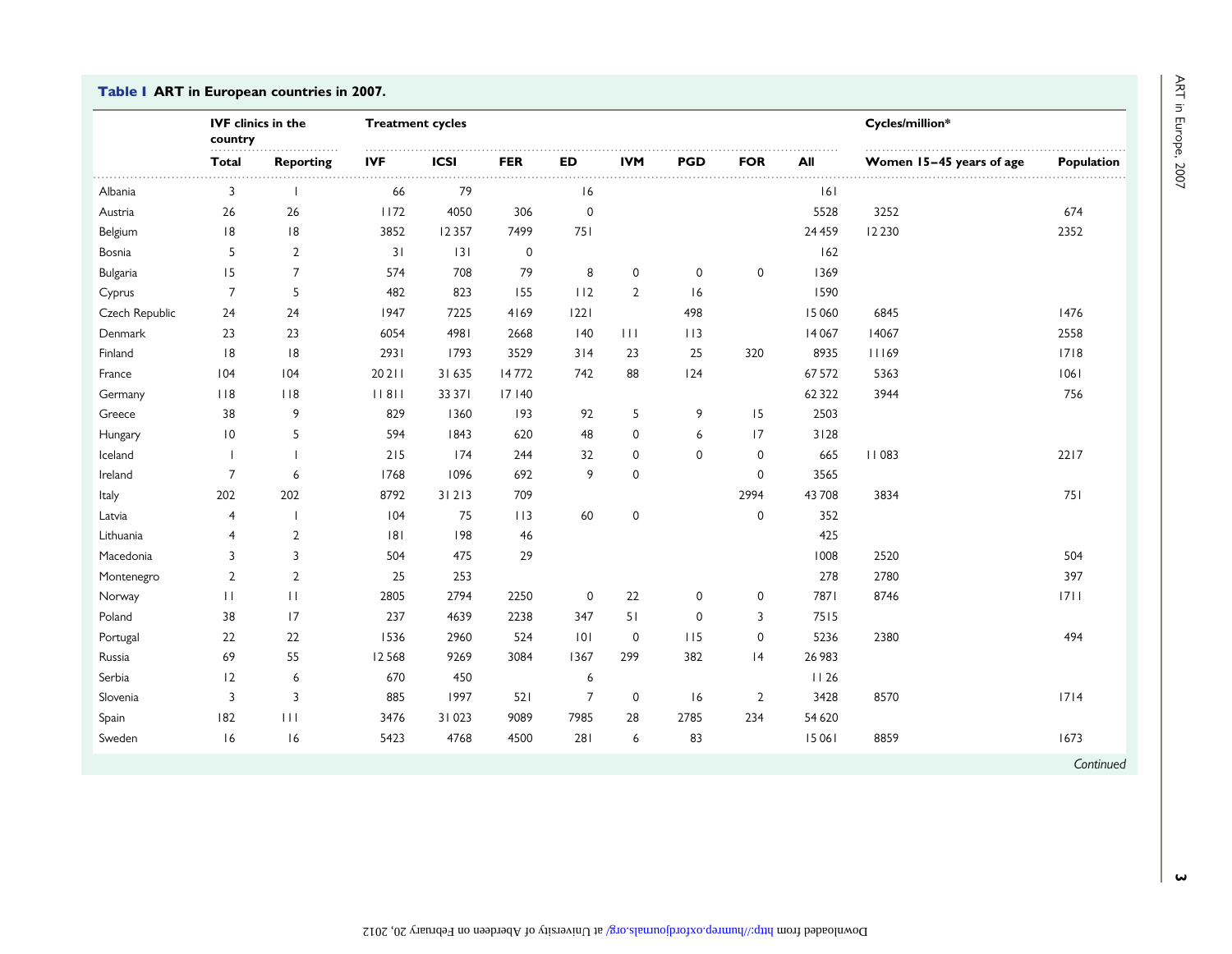| ī |  |
|---|--|
|   |  |
|   |  |

|                 | IVF clinics in the<br>country |           | Treatment cycles |          |        |             |     |          |             |         | Cycles/million*          |                |
|-----------------|-------------------------------|-----------|------------------|----------|--------|-------------|-----|----------|-------------|---------|--------------------------|----------------|
|                 | Total                         | Reporting | <br>₿            | <u>წ</u> | FER    | ۵           | ŠМ  | OP<br>Po | FOR         | .<br>₹  | Women 15-45 years of age | Population     |
| Switzerland     | $^{26}$                       | 25        | 1038             | 3465     | 3312   | <br>$\circ$ |     |          | <br>$\circ$ | 7815    |                          | .              |
| The Netherlands |                               |           | 9113             | 7050     | 3536   |             |     |          |             | 19699   | 5969                     | $\frac{18}{2}$ |
| Turkey          | 92                            |           | 785              | 34601    |        |             |     |          |             | 35386   | 1944                     | 473            |
| Ukraine         | ≌                             |           | 1848             | 2098     | 579    | 345         |     | 29       |             | 4899    |                          |                |
| United Kingdom  | 20                            | 20        | 18234            | 17688    | 8549   | 1747        | 25  | 437      | ∞           | 46688   | 3735                     | 763            |
|                 | <b>204</b>                    | 1029      | 120761           | 256642   | 91 145 | 15731       | 660 | 4638     | 3607        | 493 184 | 4286                     | 879            |

\*Cycles per million calculated for the countries with 100% clinics participating.

\*Cycles per million calculated for the countries with 100% clinics participating.

 $34.0\%$  through  $26.5-13.9\%$  for women aged  $\leq$ 34, 35–39 years and ≥40 years, respectively, and the same trend was seen for delivery rates (26.2, 19.5 and 9.2%, respectively). Similar findings were found for ICSI ([Supplementary data, Table SIX](http://humrep.oxfordjournals.org/lookup/suppl/doi:10.1093/humrep/des023/-/DC1)). For FER [\(Supplementary](http://humrep.oxfordjournals.org/lookup/suppl/doi:10.1093/humrep/des023/-/DC1) [data, Table SX\)](http://humrep.oxfordjournals.org/lookup/suppl/doi:10.1093/humrep/des023/-/DC1), only 12.6% of women were aged 40 years or more at transfer. In ED [\(Supplementary data, Table SXI](http://humrep.oxfordjournals.org/lookup/suppl/doi:10.1093/humrep/des023/-/DC1)), the recipient was aged 40 years or more in 55.3% of cases on average, and only a few countries had a proportion lower than 50%: Albania (37.5%), Belgium (41.3%), Denmark (35.0%), Hungary (31.6%), Serbia (33.3%), Sweden (9.2%) and Ukraine (44.1%). Pregnancy and delivery rates in oocyte recipients were comparable across different age groups.

### Number of embryos transferred and multiple deliveries

Table [III](#page-6-0) shows the number of embryos transferred after IVF and ICSI combined. The total percentage of single embryo transfers (SETs) was 21.4% (22.1% in 2006), double embryo transfers (DETs) 53.4% (57.3% in 2006), triple embryo transfers 22.7% (19.0% in 2006) and four or more embryo transfers 2.5% (1.6% in 2006). Information about numbers of elective single transfers is not yet available. As indicated in this table, major differences were seen between countries. In 2007, several countries reported a high number of SETs. The highest levels were found in Sweden (69.9%), Finland (57.8%) and Belgium (50.2%). The proportion of triple embryo transfers ranged from zero in Sweden to 58.6% in Greece. Transfer of four or more embryos ranged from zero in 10 countries and  $\leq$  1% in 3 to 18.3% in Macedonia.

In fresh cycles, the percentages of multiple deliveries were 21.3% for twins (19.9% in 2006) and 1.0% for triplets (0.9% in 2006). After FER, the percentages were 13.1% for twin deliveries (13.4% in 2006) and 0.3% for triplets (0.4% in 2006). Additional data on pregnancy outcome, singleton and multiple deliveries are provided in [Sup](http://humrep.oxfordjournals.org/lookup/suppl/doi:10.1093/humrep/des023/-/DC1)[plementary data, Table SXII](http://humrep.oxfordjournals.org/lookup/suppl/doi:10.1093/humrep/des023/-/DC1) (for fresh cycles) and [Supplementary data,](http://humrep.oxfordjournals.org/lookup/suppl/doi:10.1093/humrep/des023/-/DC1) [Table SXIII](http://humrep.oxfordjournals.org/lookup/suppl/doi:10.1093/humrep/des023/-/DC1) for FER.

#### Risks and fetal reductions

[Supplementary data, Table SXIV](http://humrep.oxfordjournals.org/lookup/suppl/doi:10.1093/humrep/des023/-/DC1) shows the risk of preterm deliveries according to the number of newborn. Data were available from 15 countries. It shows that the risk of extreme preterm birth (gestational Week 20–27) increases from 1.0% for a singleton delivery, to 3.2% for twins and 11.8% for triplets. The same trend was noted for very preterm (28–32 weeks), from 2.7 to 11.1 and 35.7%, respectively, and for preterm (33-36 weeks), from 9.2 to 38.3 and 44.5%, respectively.

Ovarian hyperstimulation syndrome (OHSS) was reported in 26 of the 33 countries [\(Supplementary data, Table SXV](http://humrep.oxfordjournals.org/lookup/suppl/doi:10.1093/humrep/des023/-/DC1)). In total, 2470 cases of OHSS were recorded, corresponding to a risk of OHSS of 0.7% in those countries (0.8% in 2006) of all stimulated cycles. [Supple](http://humrep.oxfordjournals.org/lookup/suppl/doi:10.1093/humrep/des023/-/DC1)[mentary data, Table SXV](http://humrep.oxfordjournals.org/lookup/suppl/doi:10.1093/humrep/des023/-/DC1) also includes other adverse outcomes, such as fetal reductions ( $n = 364$ ).

### Preimplantation genetic diagnosis/ preimplantation genetic screening

PGD/PGS activity was recorded from 14 countries (Table [I\)](#page-2-0) and involved 4638 cycles, 4274 aspirations, 2882 embryo transfers and 706 deliveries (16.5% per aspiration), the main contributors being Spain (2785 cycles).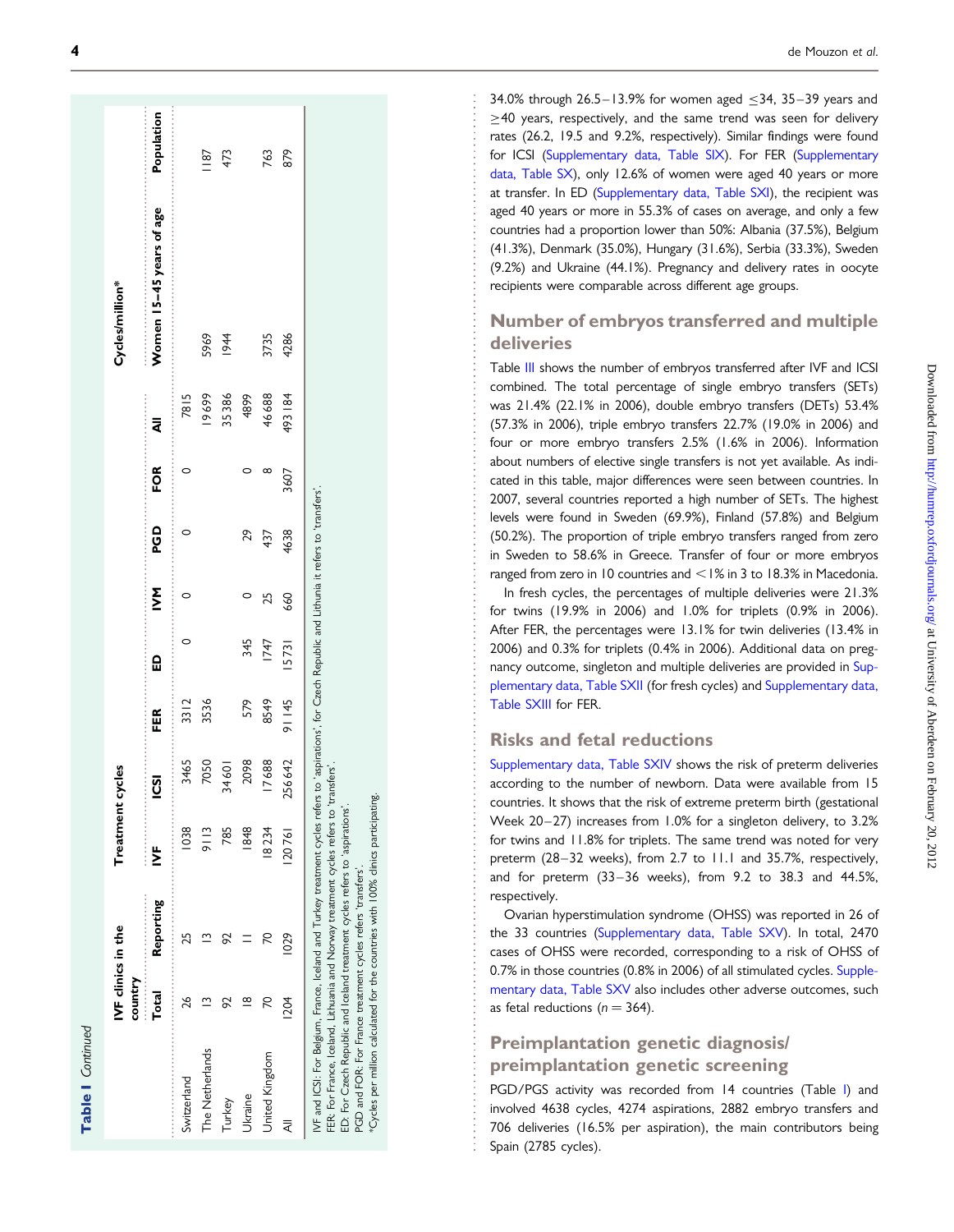<span id="page-4-0"></span>Table II Results after ART in 2007.

| Country         | <b>Cycles</b> | <b>IVF</b>         |                                                |                                               | <b>ICSI</b>        |                                                 |                                                  | <b>FER</b>                    |                                             |                                              | <b>ART</b>           | <b>ART</b>                                     |
|-----------------|---------------|--------------------|------------------------------------------------|-----------------------------------------------|--------------------|-------------------------------------------------|--------------------------------------------------|-------------------------------|---------------------------------------------|----------------------------------------------|----------------------|------------------------------------------------|
|                 | $IVF + ICSI$  | <b>Aspirations</b> | <b>Pregnancies</b><br>per<br>aspiration<br>(%) | <b>Deliveries</b><br>per<br>aspiration<br>(%) | <b>Aspirations</b> | Pregnancies<br>per<br>aspiration<br>$(\%)$<br>. | <b>Deliveries</b><br>per<br>aspiration<br>$(\%)$ | <b>Thawings</b><br><b>FER</b> | <b>Pregnancies</b><br>per thawing<br>$(\%)$ | <b>Deliveries</b><br>per<br>thawing<br>$(*)$ | infants <sup>a</sup> | infants<br>per<br>national<br>births<br>$(\%)$ |
| Albania         | 145           | 65                 | 40.0                                           | 33.8                                          | 78                 | 37.2                                            | 29.5                                             |                               |                                             |                                              | 64                   |                                                |
| Austria         | 5222          |                    |                                                |                                               |                    |                                                 |                                                  | 306                           | 30.7                                        |                                              |                      |                                                |
| Belgium         |               | 3852               | 29.8                                           | 22.4                                          | 12357              | 28.4                                            | 20.6                                             | 7499                          | 15.3                                        | 11.3                                         | 4925                 | 4.1                                            |
| Bosnia          | 162           | 28                 | 32.1                                           | 14.3                                          | $ $   4            | 19.3                                            | 12.3                                             |                               |                                             |                                              | 9                    |                                                |
| Bulgaria        | 1282          | 532                | 33.8                                           | 25.6                                          | 675                | 31.6                                            | 25.8                                             | 79                            | 15.2                                        | 8.9                                          | 378                  |                                                |
| Cyprus          | 1305          | 457                | 39.2                                           |                                               | 792                | 40.2                                            | $0.0\,$                                          | 155                           | 23.9                                        |                                              |                      |                                                |
| Czech Republic  |               |                    |                                                |                                               |                    |                                                 |                                                  | 4169                          | 23.5                                        | 15.9                                         |                      |                                                |
| Denmark         | 11035         | 5819               | 26.1                                           | 21.3                                          | 4952               | 26.0                                            | 21.3                                             | 2668                          | 16.5                                        | 13.5                                         | 3156                 | 4.9                                            |
| Finland         | 4724          | 2830               | 27.3                                           | 20.6                                          | 1759               | 27.9                                            | 22.4                                             | 3475                          | 21.2                                        | 16.0                                         | 1875                 | 3.2                                            |
| France          |               | 20211              | 24.6                                           | 19.2                                          | 31635              | 25.9                                            | 20.5                                             |                               |                                             |                                              | 14710                | 1.8                                            |
| Germany         | 45   82       | 10995              | 29.4                                           | 16.0                                          | 32 124             | 28.2                                            | 16.1                                             | 17 140                        | 18.3                                        | 9.9                                          | 10483                | 1.5                                            |
| Greece          | 2189          | 780                | 36.8                                           | 26.5                                          | 1295               | 32.8                                            | 24.2                                             | 193                           | 22.8                                        | 14.0                                         | 764                  |                                                |
| Hungary         | 2437          | 544                | 27.4                                           | 21.5                                          | 1787               | 28.2                                            | 22.8                                             | 620                           | 23.1                                        | 13.2                                         | 776                  |                                                |
| Iceland         |               | 215                | 25.1                                           | 21.9                                          | 174                | 28.2                                            | 23.0                                             |                               |                                             |                                              | 168                  | 3.7                                            |
| Ireland         | 2864          | 1466               | 33.9                                           | 27.4                                          | 974                | 29.0                                            | 26.3                                             | 692                           | 22.4                                        | 15.5                                         | 958                  |                                                |
| Italy           | 40 005        | 7570               | 22.0                                           | 15.2                                          | 28 0 75            | 22.0                                            | 4.3                                              | 709                           | 14.7                                        | 8.3                                          | 6575                 | 1.2                                            |
| Latvia          | 179           | 104                | 42.3                                           |                                               | 75                 | 29.3                                            |                                                  | $ $   3                       | 7.1                                         |                                              | 20                   |                                                |
| Lithuania       |               |                    |                                                |                                               |                    |                                                 |                                                  |                               |                                             |                                              |                      |                                                |
| Macedonia       | 979           | 491                | 30.3                                           | 24.2                                          | 461                | 29.1                                            | 21.0                                             | 29                            | 31.0                                        | 20.7                                         | 287                  | 1.2                                            |
| Montenegro      | 278           | 24                 | 20.8                                           | 20.8                                          | 246                | 22.8                                            | 20.3                                             |                               |                                             |                                              | 66                   | 0.8                                            |
| Norway          | 5599          | 2685               | 30.2                                           | 26.1                                          | 2703               | 27.3                                            | 23.2                                             | 2250                          | 19.7                                        | 16.0                                         | 1509                 |                                                |
| Poland          | 4876          | 220                | 33.2                                           | 28.2                                          | 4547               | 35.4                                            | 29.0                                             | 2238                          | 20.9                                        | 16.0                                         | 2164                 |                                                |
| Portugal        | 4496          | 1329               | 30.6                                           | 23.7                                          | 2692               | 27.9                                            | 20.4                                             | 524                           | 16.4                                        | 11.8                                         | 1186                 | 1.2                                            |
| Russia          | 21837         | 12171              | 35.2                                           | 24.1                                          | 9002               | 33.1                                            | 20.4                                             | 3084                          | 23.9                                        | 14.9                                         | 7197                 |                                                |
| Serbia          | 1120          | 648                | 24.5                                           | 17.3                                          | 426                | 34.5                                            | 29.8                                             |                               |                                             |                                              | 277                  |                                                |
| Slovenia        | 2882          | 844                | 33.9                                           | 25.7                                          | 1932               | 28.5                                            | 23.7                                             | 521                           | 18.8                                        | 14.2                                         | 913                  | 4.6                                            |
| Spain           | 34 499        | 3041               | 34.6                                           |                                               | 27 905             | 33.6                                            |                                                  | 9089                          | 23.1                                        |                                              | 12647                |                                                |
| Sweden          | 10191         | 5011               | 32.0                                           | 24.7                                          | 4500               | 28.4                                            | 22.4                                             | 4500                          | 23.2                                        | 17.2                                         | 3260                 | 3.1                                            |
| Switzerland     | 4503          | 886                | 28.1                                           | 20.9                                          | 3235               | 27.4                                            | 20.1                                             | 3312                          | 18.7                                        | 12.6                                         | 1467                 |                                                |
| The Netherlands | 16 163        | 8399               | 27.6                                           | 20.5                                          | 6659               | 31.8                                            | 25.1                                             |                               |                                             |                                              | 4616                 | $2.5$                                          |
| Turkey          |               | 785                |                                                |                                               | 34 60 1            |                                                 |                                                  |                               |                                             |                                              | 5262                 | 0.5                                            |
|                 |               |                    |                                                |                                               |                    |                                                 |                                                  |                               |                                             |                                              |                      | Continued                                      |

5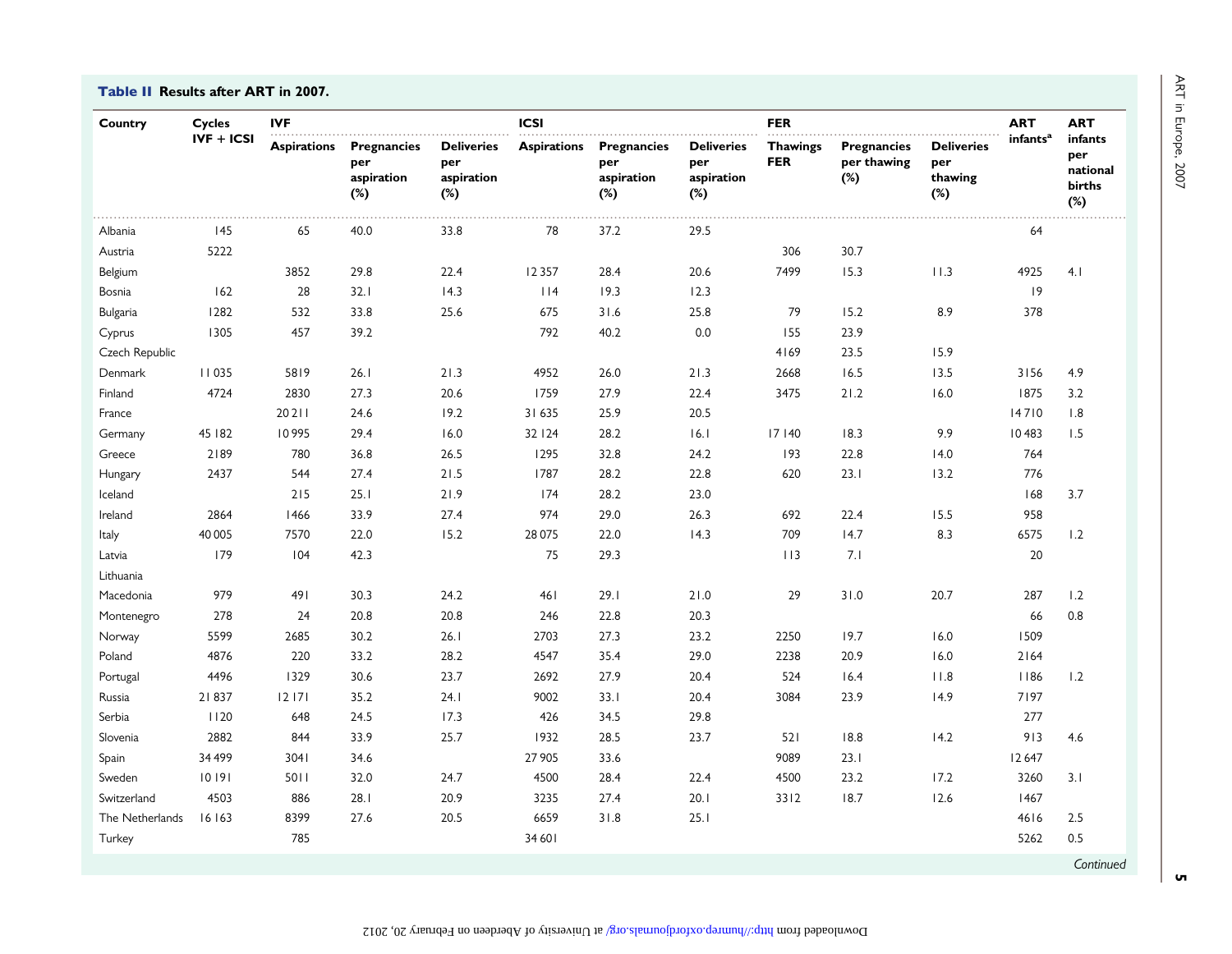| ī |
|---|
|   |
|   |
|   |
|   |
|   |
|   |
|   |
|   |

 $\sigma$ 

| Country               | Cycles      | ξ      |                                                      |                                                         | <b>SSI</b>         |                                                   |                                                         | FER             |                                   |                                                      | ART<br>infants <sup>a</sup> |                                                    |
|-----------------------|-------------|--------|------------------------------------------------------|---------------------------------------------------------|--------------------|---------------------------------------------------|---------------------------------------------------------|-----------------|-----------------------------------|------------------------------------------------------|-----------------------------|----------------------------------------------------|
|                       | $NF + ICSI$ |        | Aspirations Pregnancies<br>aspiration<br>per<br>શ્રી | <b>Deliveries</b><br>aspiration<br>ber<br>$\mathcal{E}$ | <b>Aspirations</b> | Pregnancies<br>aspiration<br>per<br>$\mathcal{E}$ | <b>Deliveries</b><br>aspiration<br>per<br>$\mathcal{E}$ | Thawings<br>FER | Pregnancies<br>per thawing<br>(%) | <b>Deliveries</b><br>per<br>thawing<br>$\mathcal{E}$ |                             | per<br>national<br>births<br>(%)<br>ART<br>infants |
| <b>Jkraine</b>        | 3946        | 1790   | 40.3                                                 | 29.8                                                    | 2028               | 37.4                                              | 30.9                                                    | 579             | 29.2                              | 22.8                                                 | 8 2                         |                                                    |
| United Kingdom 35 922 |             | 15944  | $-30.1$                                              | 26.4                                                    | I7615              | $\frac{1}{2}$                                     | 27.5                                                    | 8549            | 20.9                              | $\overline{8}$                                       | 13838                       |                                                    |
| ⊲⊪                    | 264022      | 108390 | <b>16Z</b>                                           | $\frac{1}{2}$                                           | 99950              | 28.6                                              | 202                                                     | 72493           | 20.1                              | $\frac{13.5}{2}$                                     | 96690                       |                                                    |

Turkey. Republic and Lithuania. Data on deliveries for IVF and ICSI are not available for Austria, Cyprus and Turkey. No data on FER available for France, Iceland, Lithuania, Montenegro, Serbia, the Netherlands and Turkey. Lithuania, Montenegro, Serbia, the Netherlands and Iceland, France, on FER available for participation. Republic and Lithuania. Data on deliveries for IVF and ICSI are not available for Austria, Cyprus and Turkey. No data  $100%$ 

Proportion of infants born through ART among the total number of births is only computed for countries with 100% participation. countries with  $\frac{6}{2}$ Proportion of infants born through ART among the total number of births is only computed

ART infants per national births (%): only given for countries with complete coverage. coverage complete for countries with given f per national births (%): only **ART** infants

on deliveries removed because not complete. Latvia: data on deliveries removed because not complete. Latvia: data

some units/countries in gathering pregnancy outcome. Data on deliveries must be considered with some caution, because of difficulties met by some units/countries in gathering pregnancy outcome.  $\geq$ met because of difficulties caution, some o with Data on deliveries must be considered also include ED. aART infants also include ED.

technique. bTotals refer to these countries where data on aspirations, pregnancies and deliveries were all reported for the given technique. given<sub>1</sub> the  $\frac{6}{5}$ reported  $\overline{\overline{\overline{a}}}$ were and deliveries pregnancies aspirations,  $\mathbf 5$ data where to these countries <sup>a</sup>ART infants a<br><sup>b</sup>Totals refer t In vitro maturation

IVM was recorded in 11 countries, three more than in 2006 (Table [I](#page-2-0)). A total of 660 aspirations (241 in 2006) were recorded, resulting in 74 pregnancies and 44 deliveries (6.7% per aspiration).

### Intra-uterine inseminations

Table [IV](#page-7-0) provides data on IUI-H and IUI-D, reported by 23 countries (one more than in 2006), with 1 country reporting only donor insemination (Sweden), whereas 5 countries did not report/practice IUI-D (Albania, Bosnia, Italy, Lithuania and Serbia).

For non-donor insemination (IUI-H), 142 609 cycles were reported ( +8348), the main contributors being France, Italy and Spain. Among the countries reporting deliveries, the mean delivery rate was 9.2% per cycle  $(+0.7)$ , 11.4% of deliveries being twin  $(+0.8%)$  and 0.6% triplet deliveries  $(-0.2%)$ .

For donor insemination (IUI-D), 26 088 cycles were reported ( +1749), the main contributors being Denmark, Spain and France. The delivery rate was  $13.8\%$  per cycle  $(+1.4\%)$ , with multiple delivery rates similar to IUI-H.

Data were also divided in two female age groups, below 40 years (upper panel) and 40 years or more (lower panel), both for IUI-H ([Supplementary data, Table SXVI](http://humrep.oxfordjournals.org/lookup/suppl/doi:10.1093/humrep/des023/-/DC1)) and IUI-D [\(Supplementary data,](http://humrep.oxfordjournals.org/lookup/suppl/doi:10.1093/humrep/des023/-/DC1) [Table SXVII\)](http://humrep.oxfordjournals.org/lookup/suppl/doi:10.1093/humrep/des023/-/DC1). For France, stratification for age was not possible. The delivery rate associated with IUI-H declined with age (10.2% below 40 years versus 6.3% above), and the multiple delivery rate decreased slightly from 11.7 to 9.9% for twins, and from 0.5 to 0.0% for triplets. Similar findings were seen in IUI-D, where delivery rates decreased from 14.6 to 6.1%, twin deliveries from 10.2 to 6.5%, and triplets from 0.5 to 0.0%.

#### Cumulative delivery rates

[Supplementary data, Table SXVIII](http://humrep.oxfordjournals.org/lookup/suppl/doi:10.1093/humrep/des023/-/DC1) gives an estimation of the cumulative delivery rates per initiated fresh stimulated cycle. This is not the true cumulative delivery rate per couple per cycle but shows the number of deliveries obtained from the FER cycles added to the deliveries from the stimulated cycles during the same year. Additionally, the table shows the rate of multiple deliveries after the 'fresh' cycles and the FER combined. It shows that adding the deliveries after FER increases the delivery substantially  $(Finland +11.8\%)$  Iceland  $+12.8\%$ , Sweden  $+7.7\%$  and Switzerland  $+9.2\%$ ). The overall multiple delivery rate was particularly low in Sweden and Finland: 5.3 and 10.9%, respectively, with relatively high cumulative DR (29.7 and 32.5%).

# **Discussion**

The present report is the 11th consecutive, annual European report on ART data. Together, these reports cover treatment cycles from 1997 to 2007. It can be argued that as long as data are incomplete, lack uniformity in terms of clinical definitions and are generated through different methods of data collection, they should be interpreted carefully, and the focus should primarily be on specific country data. Nevertheless, summary data reveal important trends in practice and outcomes.

As seen in the tables, registers from a number of countries have been unable to provide some of the data. In order to standardize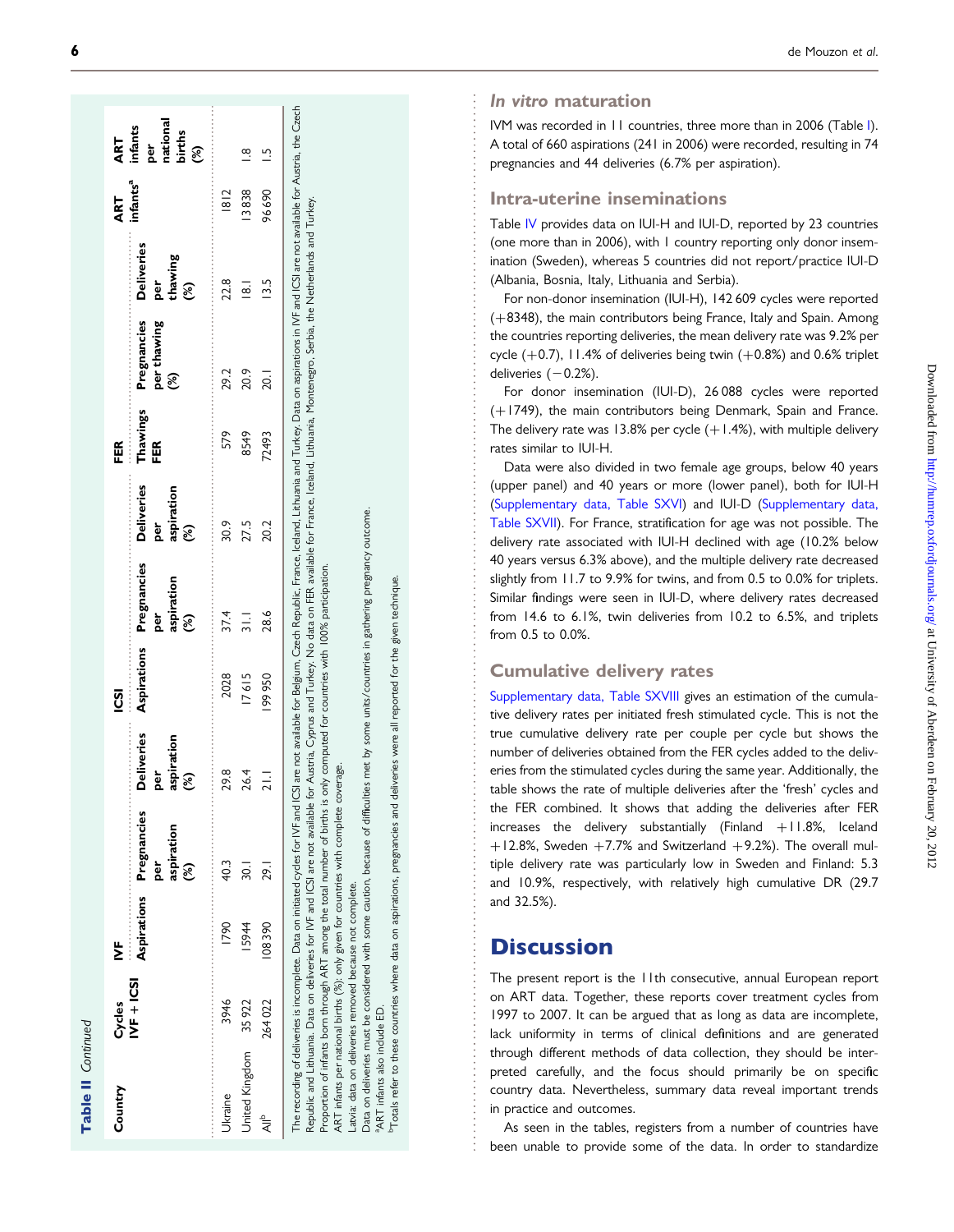| Country         | $IVF + ICSI$     |              |               |                    |                      |                   |            |             | <b>FER</b>        |                |             |
|-----------------|------------------|--------------|---------------|--------------------|----------------------|-------------------|------------|-------------|-------------------|----------------|-------------|
|                 | <b>Transfers</b> | I embryo (%) | 2 embryos (%) | $3$ embryos $(\%)$ | $4 +$ embryos $(\%)$ | <b>Deliveries</b> | Twin $(%)$ | Triplet (%) | <b>Deliveries</b> | Twin $(%)$     | Triplet (%) |
| Albania         | 3                | .<br>25.2    | .<br>29.0     | .<br>44.3          | 1.5                  | 45                | .<br>17.8  | 2.2         |                   |                |             |
| Austria         | 4912             | 20.3         | 68.7          | 9.8                | 1.2                  |                   |            |             |                   |                |             |
| Belgium         | 14876            | 50.2         | 39.6          | 8.4                | 1.7                  | 3386              | 11.8       | 0.3         | 845               | 13.1           | 0.1         |
| Bosnia          | 123              | 49.6         | 13.8          | 25.2               | 11.4                 | 8                 | 5.6        | 0.0         |                   |                |             |
| Bulgaria        | 1126             | 8.3          | 35.6          | 44.2               | 11.9                 | 310               | 4.8        | 1.6         | $\overline{7}$    | 14.3           | 0.0         |
| Cyprus          |                  |              |               |                    |                      |                   |            |             |                   |                |             |
| Czech Republic  |                  |              |               |                    |                      | 2711              |            |             | 662               |                |             |
| Denmark         | 9226             | 39.6         | 55.7          | 4.5                | 0.1                  | 2298              | 16.6       | 0.1         | 361               | 4.1            | 0.0         |
| Finland         | 4131             | 57.8         | 41.9          | 0.3                | 0.0                  | 977               | 11.3       | 0.2         | 560               | 9.6            | 0.2         |
| France          | 44 4 53          | 23.2         | 62.3          | 13.2               | 1.3                  | 10359             | 18.9       | 0.4         | 1913              | 11.3           | 0.2         |
| Germany         | 41615            | 12.5         | 66.9          | 20.6               | 0.0                  | 6950              | 21.2       | 0.6         | 1702              | 15.1           | 0.6         |
| Greece          | 1852             | 11.9         | 19.3          | 58.6               | 10.3                 | 521               | 25.7       | 0.8         | 27                | 3.7            | 0.0         |
| Hungary         | 2146             | 0.1          | 45.3          | 35.7               | 8.9                  | 524               | 22.5       | 2.1         | 82                | 18.3           | 0.0         |
| Iceland         | 322              | 46.6         | 46.0          | 7.5                | 0.0                  | 87                | 17.2       | 0.0         | 50                | 12.0           | 0.0         |
| Ireland         | 2221             | 13.6         | 77.4          | 9.0                | 0.0                  | 658               | 24.3       | 0.9         | 107               | 17.8           | 0.0         |
| Italy           | 30780            | 20.4         | 30.5          | 49.1               | 0.0                  | 5158              | 20.6       | 2.8         | 59                | 6.8            | 1.7         |
| Latvia          | 173              | 15.0         | 53.8          | 31.2               | 0.0                  |                   |            |             |                   |                |             |
| Lithuania       |                  |              |               |                    |                      |                   |            |             |                   |                |             |
| Macedonia       | 750              | 23.9         | 26.9          | 30.9               | 18.3                 | 216               | 26.4       | $\vert A$   | 6                 | 33.3           | 0.0         |
| Montenegro      | 258              | 4.3          | 32.2          | 41.1               | 12.4                 | 55                | 16.4       | 1.8         |                   |                |             |
| Norway          | 4821             |              |               |                    |                      | 1324              | 13.4       | 0.3         | 361               |                |             |
| Poland          | 4338             | 16.6         | 67.9          | 15.1               | 0.4                  | 1382              | 20.3       | 0.6         | 359               | 12.8           | 0.0         |
| Portugal        | 3585             | 17.4         | 69.2          | 13.3               | 0.2                  | 863               | 21.6       | 0.9         | 62                | 17.7           | 0.0         |
| Russia          | 19510            | 16.2         | 59.6          | 19.8               | 4.4                  | 4526              | 26.0       | 1.5         | 460               | 17.2           | 1.7         |
| Serbia          | 911              | 13.3         | 77.1          | 6.9                | 2.7                  | 239               | 8.8        | 3.3         |                   |                |             |
| Slovenia        | 2462             | 27.6         | 69.7          | 2.6                | 0.0                  | 674               | 23.0       | 0.0         | 74                | 6.8            | 0.0         |
| Spain           | 27 155           |              |               |                    |                      | 5990              | 27.1       | 0.7         | 1092              | 17.3           | 0.4         |
| Sweden          | 8529             | 69.9         | 30.1          | 0.0                | 0.0                  | 2246              | 4.6        | 0.1         | 776               | 6.7            | 0.1         |
| Switzerland     | 3731             | 12.8         | 65.3          | 21.9               | 0.0                  | 830               | 18.9       | 0.5         | 417               | 12.0           | 0.7         |
| The Netherlands | 13375            |              |               |                    |                      | 3396              | 15.1       | 0.1         | 629               | $ $ $ $ $ $ .0 | 0.0         |
| Turkey          | 31808            | 11.5         | 24.1          | 52.8               | 11.7                 | 3727              | 32.9       | 4.1         |                   |                |             |
| Ukraine         | 3510             | 11.3         | 44.2          | 33.1               | 11.4                 | 1160              | 25.0       | 1.6         | 132               | 22.7           | 0.0         |
| United Kingdom  | 31114            | 12.8         | 82.3          | 4.9                | 0.0                  | 9094              | 24.1       | 0.3         | 1548              | 17.6           | 0.3         |
| All*            | 263 681          | 21.4         | 53.4          | 22.7               | 2.5                  | 63617             | 21.3       | 1.0         | 11212             | 13.1           | 0.3         |

<span id="page-6-0"></span>Table III Number of embryos transferred and deliveries after ART in 2007.

\*Totals refer only to these countries where data on number of transferred embryos and on multiplicity were reported. Transfers: data on transfers not available for Austria, Cyprus, Czech Republic, Lithuania, Norway, Spain Netherlands. Belgium: 6 more cycles without data (not included), Russia: 1878 more cycles without data (not included), Switzerland: 1 more cycle without data (not included). FER: for 1 delivery multiplicity is not known. B for 21 deliveries, multiplicity is not known, FER: for 8 deliveries multiplicity is not known. Russia, IVF + ICSI: for 243 deliveries multiplicity is not known, FER: for 47 deliveries multiplicity is not known. Turkey: und no data for FER.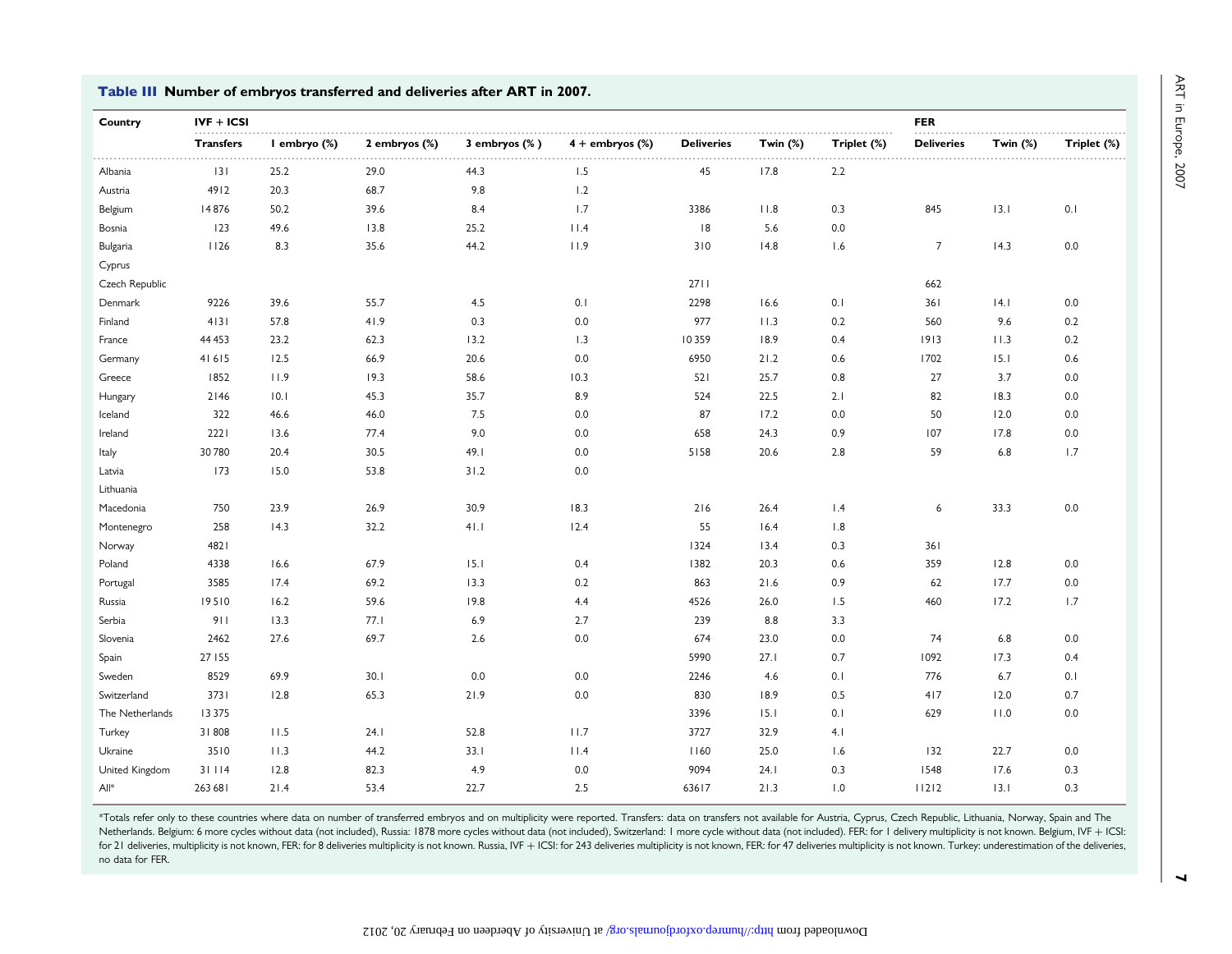| Country                                                                                                                                                             |                            |
|---------------------------------------------------------------------------------------------------------------------------------------------------------------------|----------------------------|
| .<br>Deliveries (%)<br>Singleton (%)<br>Twin $(\%)$<br>Deliveries (%)<br>Singleton (%)<br>Cycles<br><b>Deliveries</b><br>Triplet (%)<br>Cycles<br><b>Deliveries</b> | Twin $(\%)$<br>Triplet (%) |
| .<br>.<br>36<br>$\overline{4}$<br>100.0<br>0.0<br>0.0<br>$\mathbf 0$<br>11.1<br>Albania                                                                             |                            |
| Austria                                                                                                                                                             |                            |
| Belgium                                                                                                                                                             |                            |
| 85.7<br>9.5<br>108<br>21<br>19.4<br>4.8<br>Bosnia                                                                                                                   |                            |
| 72<br>90.3<br>9.7<br>32<br>846<br>8.5<br>0.0<br>211<br>15.2<br>90.6<br>Bulgaria                                                                                     | 9.4<br>0.0                 |
| Cyprus                                                                                                                                                              |                            |
| Czech Republic                                                                                                                                                      |                            |
| Denmark<br>9176<br>1112<br>12.1<br>86.I<br>13.8<br>0.2<br>6254<br>749<br>12.0<br>90.0                                                                               | 9.9<br>0.1                 |
| 822<br>Finland<br>3782<br>318<br>8.4<br>93.7<br>6.0<br>0.3<br>112<br>13.6<br>93.8                                                                                   | 6.3<br>0.0                 |
| 49 240<br>4923<br>10.0<br>88.1<br>11.4<br>0.5<br>4307<br>661<br>15.3<br>86.4<br>France                                                                              | 13.0<br>0.6                |
| Germany                                                                                                                                                             |                            |
| 936<br>123<br>13.1<br>97.6<br>2.4<br>0.0<br>234<br>36<br>15.4<br>100.0<br>Greece                                                                                    | 0.0<br>0.0                 |
| 2112<br>203<br>9.6<br>82.3<br>15.8<br>2.0<br>176<br>28<br>15.9<br>82.1<br>Hungary                                                                                   | 17.9<br>0.0                |
| Iceland                                                                                                                                                             |                            |
| 138<br>8.7<br>0.7<br>170<br>39<br>22.9<br>$1217$<br>11.3<br>90.6<br>82.1<br>Ireland                                                                                 | 7.7<br>10.3                |
| 31551<br>2076<br>88.2<br>10.7<br>$  \cdot  $<br>Italy<br>6.6                                                                                                        |                            |
| 36<br>64<br>Latvia                                                                                                                                                  |                            |
| 610<br>Lithuania                                                                                                                                                    |                            |
| 53<br>$\overline{7}$<br>773<br>6.9<br>90.6<br>9.4<br>0.0<br>33<br>21.2<br>85.7<br>Macedonia                                                                         | 14.3<br>0.0                |
| Montenegro                                                                                                                                                          |                            |
| 380<br>35<br>96.9<br>3.1<br>0.0<br>165<br>15.8<br>9.2<br>26<br>84.6<br>Norway                                                                                       | 15.4<br>0.0                |
| 565<br>1139<br>Poland<br>5534<br>10.2<br>93.6<br>6.2<br>0.2<br>162<br>14.2<br>93.8                                                                                  | 0.0<br>6.2                 |
| 1719<br>152<br>8.8<br>88.2<br>11.8<br>0.0<br>236<br>50<br>21.2<br>84.0<br>Portugal                                                                                  | 14.0<br>2.0                |
| 233<br>3697<br>465<br>12.6<br>89.8<br>9.8<br>0.4<br>1534<br>15.2<br>88.0<br>Russia                                                                                  | 11.1<br>1.0                |
| Serbia<br>12<br>7.5<br>91.7<br>0.0<br>8.3<br> 6                                                                                                                     |                            |
| 625<br>41<br>92.7<br>4.9<br>2.4<br>8<br>12.5<br>100.0<br>Slovenia<br>$\overline{1}$<br>6.6                                                                          | 0.0<br>0.0                 |
| 22917<br>2059<br>84.8<br>14.5<br>0.6<br>5917<br>831<br>86.6<br>Spain<br>9.0<br>14.0                                                                                 | 12.8<br>0.6                |
| 492<br>72<br>Sweden<br>14.6                                                                                                                                         |                            |
| Switzerland                                                                                                                                                         |                            |
| The Netherlands                                                                                                                                                     |                            |
| Turkey                                                                                                                                                              |                            |
| 125<br>93.6<br>0.8<br>18.8<br>Ukraine<br>1365<br>9.2<br>5.6<br>741<br>139<br>92.8                                                                                   | 7.2<br>0.0                 |
| United Kingdom<br>5788<br>3585<br>423<br>11.8<br>92.7                                                                                                               | 0.5<br>6.9                 |
| All <sup>a</sup><br>142 609<br>12497<br>9.2<br>88.0<br>11.4<br>0.6<br>26 088<br>3601<br>13.8<br>89.0                                                                | 10.5<br>0.5                |

#### <span id="page-7-0"></span>Table IV Intrauterine insemination with husband (IUI-H) or donor (IUI-D) semen in 2007.

For the UK: the Human Fertilisation and Embryology Authority only started collecting data for IUI-H from 05/07/2007 onwards. The number of IUI-H cycles submitted for the UK (5788) is therefore not for a full year. Data on deliveries were removed for Lithuania.

<sup>a</sup>Total refers to these countries where data were reported and mean percentage were computed for countries with complete information. IUI-H: For Austria, Belgium, Cyprus, Czech Republic, Germany, Iceland, Montenegro, Swed Switzerland, The Netherlands and Turkey, no data available. France: 1187 cycles excluded due to unknown age of women, in 90 deliveries multiplicity is not known. Ireland: one clinic did not provide data. Italy: underestima deliveries due to lost follow-up. Norway: in three deliveries multiplicity is not known. Russia: For 24 deliveries multiplicity not known. UK: no data on deliveries. IUI-D: For Austria, Belgium, Bosnia, Cyprus, Czech Repub Italy, Lithuania, Montenegro, Serbia, Switzerland, The Netherlands and Turkey, no data available. France: for 6 deliveries multiplicity is not known. Russia: For 25 deliveries multiplicity is not known. Sweden: in all 72 d known.

 $\infty$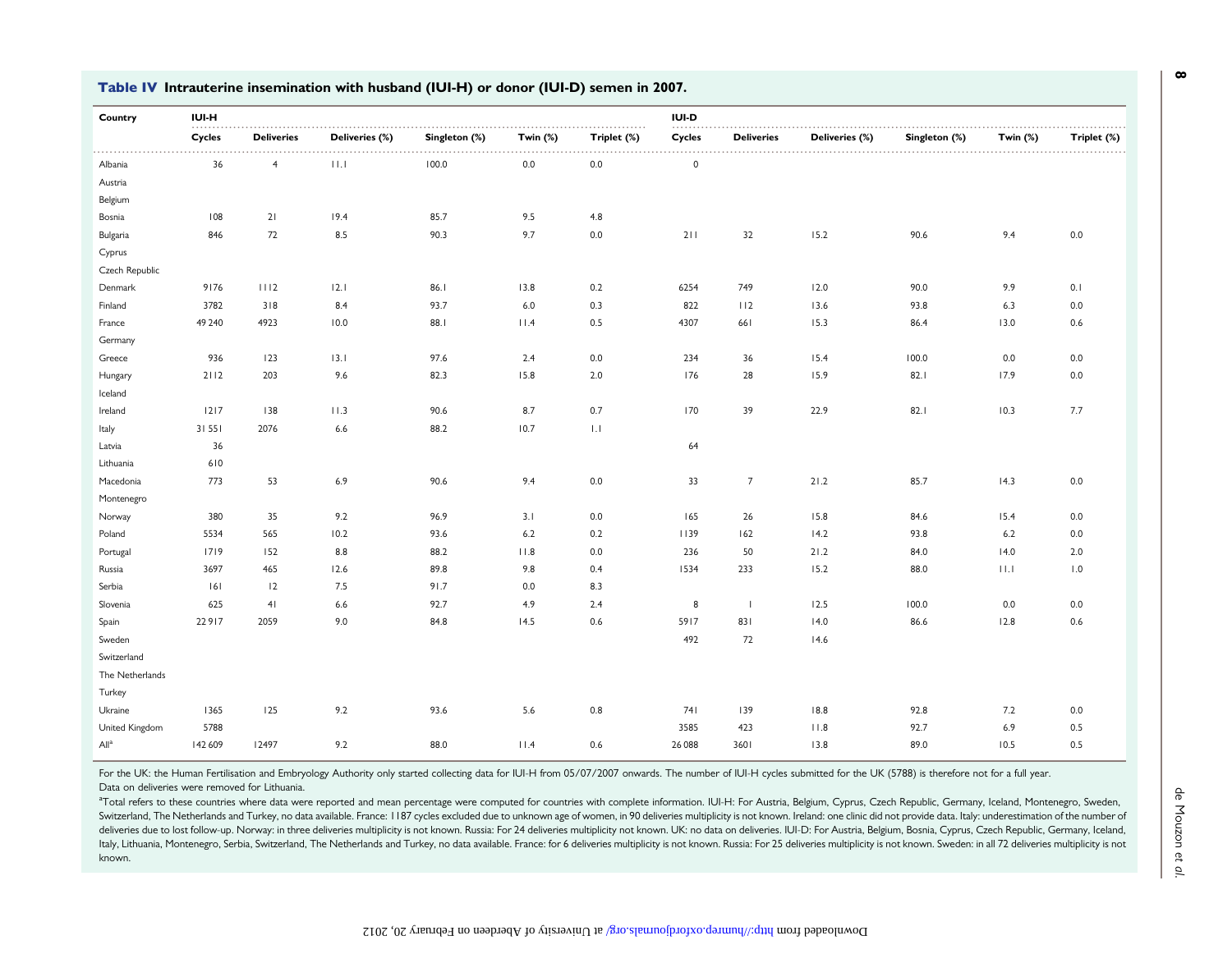definitions and reporting, the ICMART (International Committee for Monitoring Assisted Reproductive Technologies) glossary has been published [\(Zegers-Hochschild](#page-10-0) et al., 2006a[,b\)](#page-10-0), and recently revised with the World Health Organization ([Zegers-Hochschild](#page-10-0) et al., [2009a,b\)](#page-10-0). It is likely that these recommendations were not perfectly implemented in all reporting countries in 2007, meaning that, as in every registry report, the data must still be interpreted with some caution.

In 2007, the number of countries reporting to ESHRE's EIM Consortium increased to 33, covering the whole of Western Europe. Bosnia joined the consortium from this year but reporting was patchy in Eastern and South Eastern Europe. No data were available from Estonia, Romania and Slovakia, and Croatia was unable to provide data for 2007.

In 2007, the coverage was 86.0% of all clinics—a figure similar to 2006. However, the coverage was still low in a few countries, such as Greece (9 of 50 clinics), Poland (17 of 38 clinics) and Spain (111 of 182 clinics). The implementation of new regulations may result in an improvement in the coming years.

Overall, the number of reported cycles increased by 7.8% since 2006—reaching a total of 493 184. This was due an overall increase in ART, rather than more intensive coverage, as participation remained at the same level and only a few cycles were contributed by the new country that joined the Consortium. The present report also includes data from almost 169 000 IUI cycles—9000 more than in 2006. Within Europe, the largest numbers of ART cycles were reported from France (68 000), Germany (62 000), Spain (55 000), the UK (47 000) and Italy (44 000). Elsewhere in the world in 2007, 138 198 cycles were reported from the USA ([CDC, 2009](#page-10-0)), and 56 817 cycles from Australia and New Zealand ([AIHW, 2009\)](#page-10-0).

Reduction in the re-imbursement for ART had resulted in a sharp decline in the number of cycles from Germany between 2003 and 2005 (from 102 000 to 53 000). There has been a slow but gradual increase since then up to 62 000 cycles. The German example provides good evidence that a public re-imbursement policy of ART has a major impact on the number of treatments.

As shown in Table [I](#page-2-0) in countries with a full report, the average number of treatment cycles per million inhabitants ranged from 397 in Montenegro to 2558 in Denmark. A better way to define the availability of ART is to report ART cycles in women of reproductive age (15 –49 years), which eliminates the impact of age differences across the countries (Table [I\)](#page-2-0). Again, there were huge differences, from 1944 cycles per million women in Turkey, to 14 067 in Denmark (Table [I](#page-2-0)). Finally, the percentage of newborns conceived through ART varied from 0.5% in Turkey to 4.9% in Denmark ([Supplementary](http://humrep.oxfordjournals.org/lookup/suppl/doi:10.1093/humrep/des023/-/DC1) [data, Table SI\)](http://humrep.oxfordjournals.org/lookup/suppl/doi:10.1093/humrep/des023/-/DC1). It is difficult to explain those differences which may be related to several factors, such as cost, reimbursement, legal or social aspects, as well as medical strategies relating to the use of ART. These issues also may play a role in the differences observed in pregnancy and delivery rates between countries.

A further question relates to the choice of a suitable denominator in reporting outcomes per cycle. There is general agreement in favour of reporting the number of deliveries (or clinical pregnancies) per initiated cycle. However, from [Supplementary data, Tables SIV and](http://humrep.oxfordjournals.org/lookup/suppl/doi:10.1093/humrep/des023/-/DC1) [SV,](http://humrep.oxfordjournals.org/lookup/suppl/doi:10.1093/humrep/des023/-/DC1) it can be noticed that the cancellation rate (average 8.4% for IVF and 5.9% for ICSI) shows huge variations (from 0 to 17%), making it difficult to compare outcomes of started cycles. Efforts still

need to be made to better register initiated cycles if we want to analyse this marker.

The proportion of ICSI versus conventional IVF procedures continues to increase (49% in 2004, 66.5% in 2006 and 68% in 2007). A similar trend has been observed in the USA ([Jain and Gupta,](#page-10-0) [2007](#page-10-0)). As recently reviewed, the trend towards increased use of ICSI has been observed throughout the world ([Nyboe Andersen](#page-10-0) [et al., 2008](#page-10-0); [ICMART](#page-10-0) et al., 2009). In Australia and New Zealand, 61.8% of all cycles used ICSI in 2007 and in the USA the corresponding figure was 63%, so there is a uniform development in those three regions. However, within Europe a marked variation exists regarding the distribution between IVF and ICSI. As can be seen in Table [I,](#page-2-0) 11 countries used ICSI in more than 75% of cases, the highest being Turkey (97.8%). In contrast, in the Nordic countries, the Netherlands, Russia, Ireland, the UK, and a few other countries, IVF remain the dominant technology. As recently analysed [\(Nyboe Andersen et al.,](#page-10-0) [2008](#page-10-0)), the marked increase in the use of ICSI cannot be explained by a similar increase in male infertility but rather to a more liberal use of this technique in cases with mixed caused of infertility, unexplained infertility, mild male factor infertility and fertilization failures. Thus, the observed differences can be at least partly explained by differences in professional strategies and clinical decision making.

The trend towards the transfer of fewer embryos was no longer observed in 2007 and cycles where three or more embryos were transferred increased from 20.6 to 25.2% (Table [III\)](#page-6-0). The mean percentage of SETs decreased from 22.1% in 2006 to 21.4%, and the proportion of DETs decreased by almost 4% since 2006. However, these findings were mostly explained by the inclusion of data from Turkey, which contributed a large number of treatment cycles. Turkey had not reported the number of transferred embryos in 2006 but, in 2007, 52.8 and 11.7% of transfers involved three and four or more embryos. Exclusion of these data reveals the overall percentages of transfers of 1, 2, 3, and 4 or more embryos to be 22.8, 57.5, 18.5, and 1.2%, respectively, which are more in keeping with the trend seen over the last 10 years.

The same explanation can be given for the increase in multiple pregnancies (21.3% twins and 1.0% triplets). When recalculating data after excluding Turkish ART data, the mean percentages were 20.5 and 0.8%. Thus, the remarkable reduction in triplet deliveries observed previously may persist (3.6% in 1997 to 0.8% in 2007).

There are clearly many differences across the countries. As seen in Table [III](#page-6-0), five countries reported transfer of a SET in more than 45% of all transfers (one more than in 2006): Sweden (69.9%), Finland (57.8%), Belgium (50.2%), Bosnia (49.6%) and Iceland (46.6%), all with an increase from 0.3 to 11.5% since 2006. In contrast, more than 10% of transfers involved four or more embryos in seven countries (Bosnia, Bulgaria, Greece, Macedonia, Montenegro, Turkey and Ukraine), and the transfer of three embryos reached 58% in Greece, 53% in Turkey and 49% in Italy. This resulted in 4.1 and 32.9% triplet and twin deliveries in Turkey.

In comparison with the situation in Europe, data from other registers show that SET was performed in 63.7% of cycles in Australia and New Zealand [\(AIHW, 2009](#page-10-0)), and in 9.4 and 13.1% of transfers at Day 3 and 5, respectively, in the USA [\(CDC, 2009](#page-10-0)).

This report is unable to discriminate between elective SET (eSET) versus SET in general but the rise in the number of transfers of one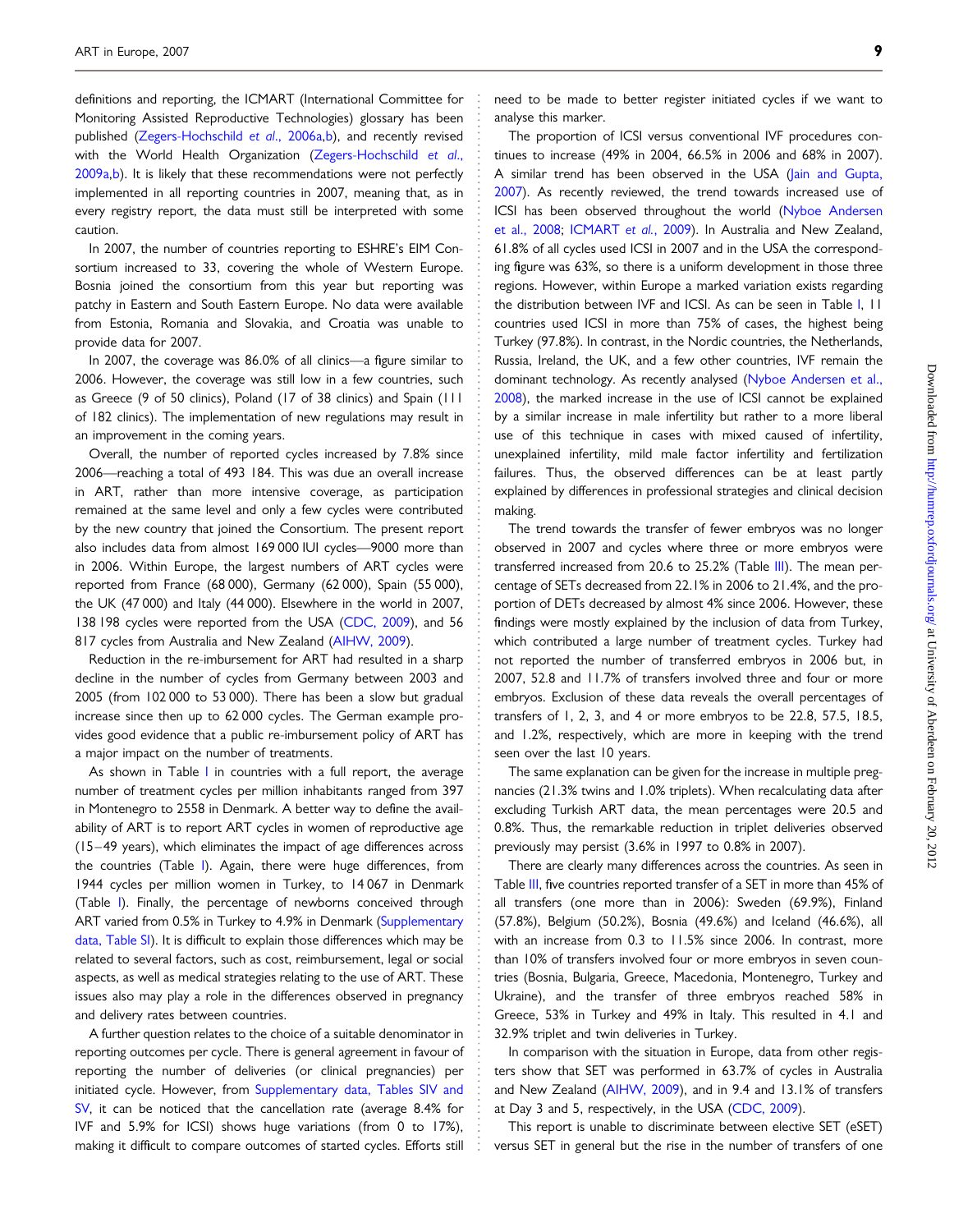embryo is undoubtedly related to a rise in eSET and not a rise of cycles with only one embryo obtained.

As evident from Table [III](#page-6-0), major differences in triplet rates are still evident across countries. We have included data describing preterm birth rates according to the number of fetuses of the pregnancy ([Sup](http://humrep.oxfordjournals.org/lookup/suppl/doi:10.1093/humrep/des023/-/DC1)[plementary data, Table SXIV\)](http://humrep.oxfordjournals.org/lookup/suppl/doi:10.1093/humrep/des023/-/DC1), which was provided by 15 countries. The risk of extreme preterm birth  $(<$  28 weeks) was increased 3-fold for twins and by almost twelve fold for triplets. The risk of very preterm (28-32 weeks) birth was increased almost four for twins and 13-fold for triplets.

Fetal reductions are always performed in triplet or higher order gestations. Thus, when analysing the range of triplet delivery rates in different countries, the number of fetal reductions should also be considered. A total of 364 procedures were reported (82 fewer than in 2006). However, the total number is likely to be an underestimate since several countries, including large countries such as France, Germany and the UK, did not report fetal reductions in 2007. Without this intervention, the proportion of triplet deliveries would have been much higher than the number of recorded triplet deliveries (615 in total), given that a number of countries did not report on fetal reductions.

Finally, delivery rates per aspiration showed a marginal increase for IVF (21.9%) and ICSI (19.9%) compared with figures from 2006 (21.5 and 18.4%), as did the delivery rate per thawing for FER (13.5% in 2007 versus 12.7% in 2006).

The delivery rates in Europe remain lower than in the USA where 33.3 and 32.5% of aspirations for IVF and ICSI, respectively, from nondonor cycles resulted in a delivery [\(CDC, 2009\)](#page-10-0).

However, the delivery rates in Europe are very similar to those achieved in Australia and New Zealand, where the delivery rate per transfer was 23.9% after fresh cycles and 16.0% after FER transfers in 2007 [\(AIHW, 2009](#page-10-0)).

The effect of women's age on treatment outcome has been reported since 2006. In 2007, the pregnancy rates per initiated IVF cycle decreased from 34.0% in women aged less than 35 years, to 13.9% in those aged 40 years or more [\(Supplementary data, Table](http://humrep.oxfordjournals.org/lookup/suppl/doi:10.1093/humrep/des023/-/DC1) [SVIII](http://humrep.oxfordjournals.org/lookup/suppl/doi:10.1093/humrep/des023/-/DC1)). Similar trends were noted for ICSI (from 33.3 to 12.2%, [Supple](http://humrep.oxfordjournals.org/lookup/suppl/doi:10.1093/humrep/des023/-/DC1)[mentary data, Table SIX\)](http://humrep.oxfordjournals.org/lookup/suppl/doi:10.1093/humrep/des023/-/DC1) and FER (from 21.7 to 14.4%, [Supplemen](http://humrep.oxfordjournals.org/lookup/suppl/doi:10.1093/humrep/des023/-/DC1)[tary data, Tables SX](http://humrep.oxfordjournals.org/lookup/suppl/doi:10.1093/humrep/des023/-/DC1)), but not for ED [\(Supplementary data, Table](http://humrep.oxfordjournals.org/lookup/suppl/doi:10.1093/humrep/des023/-/DC1) [SXI\)](http://humrep.oxfordjournals.org/lookup/suppl/doi:10.1093/humrep/des023/-/DC1). These supplementary tables also provide delivery rates per cycle. It is important to consider these tables since they better allow comparing the countries, as age is a major prognostic factor that is unequally distributed across the countries.

With the noticeable decline in the number of embryos transferred, the cumulative delivery rate per started cycle may be a most relevant end-point for ART [\(Supplementary data, Table SXVIII](http://humrep.oxfordjournals.org/lookup/suppl/doi:10.1093/humrep/des023/-/DC1)). In fact, the present method of calculation of this cumulative delivery rates is methodologically flawed because it represents the sum of fresh and FER pregnancies obtained in the same calendar year, rather than the FER pregnancies accruing from a single oocyte aspiration procedure. It should, however, be stressed that the precise figure, which can only be obtained a few years after the initial oocyte aspiration, is likely to be rather similar to our estimate. In several countries, the addition of FER deliveries contributed a substantial increase to the delivery rates per cycle: Finland (20.7 –32.5%), Iceland (22.4 –35.2%), Sweden (22.0-29.7%) and Switzerland (18.6-27.8%), justifying their transfer and freezing policies.

PGD/PGS activity was recorded from 14 countries, and included 4638 cycles resulting in 706 deliveries (15.2% per aspiration). Detailed analysis of PGD/PGS in Europe will be published separately by ESHRE's PGD Consortium [\(Sermon](#page-10-0) et al., 2007).

The major differences between countries in terms of the provision of certain techniques, such as ED and PGD, must be viewed as markers of cross-border reproductive care where couples who do not have access to ART in their home countries, travel elsewhere for treatment. This phenomenon raises important public health concerns and underlines the need for more information in order to facilitate a detailed evaluation. This will be addressed by EIM in the coming year.

Regarding direct risks of ART, OHSS was recorded in 0.7% of cycles, at the same level as in 2006 (0.8%). However, there may be a degree of under-reporting, since the rate varies between 0.3 and 13% in the countries reporting OHSS.

For the sixth consecutive year, the present report includes European data on treatments with IUI-H (143 000 cycles) and IUI-D (26 000 cycles), thus showing an increase in IUI-H  $(+8000)$  and in IUI-D (+2000), compared with 2006. The coverage of IUI activities by the national registers is less comprehensive than for the in vitro techniques. In women below 40 years of age the delivery rate was 10.2% for IUI-H and 14.6% for IUI-D.

After IUI (both partner and donor insemination), twin pregnancies were observed in approximately half as many cases when compared with IVF/ICSI but triplet rates were comparable.

In summary, the present 11th ESHRE report on ART for Europe in 2007 shows a continuing expansion of numbers of participating clinics, countries and treatment cycles reported. The rise in the use of ICSI continued and reached 68.0% in 2007. Delivery rates after IVF and ICSI increased marginally in comparison with figures from 2006, with minor differences in the number of embryos transferred per cycle and rates of multiple birth.

# Supplementary data

[Supplementary data are available at http://humrep.oxfordjournals.](http://humrep.oxfordjournals.org/lookup/suppl/doi:10.1093/humrep/des023/-/DC1) [org/.](http://humrep.oxfordjournals.org/lookup/suppl/doi:10.1093/humrep/des023/-/DC1)

# Authors' roles

V.G. and J.M. made the calculations. J.M. wrote the paper. All other co-authors reviewed the document and made appropriate corrections and suggestions for improving the document. Finally, this document represents a really collaborative work.

# Funding

Funding to pay the Open Access publication charges for this article was provided by the European Society of Human Reproduction and Embryology (ESHRE).

# Conflict of interest

None declared.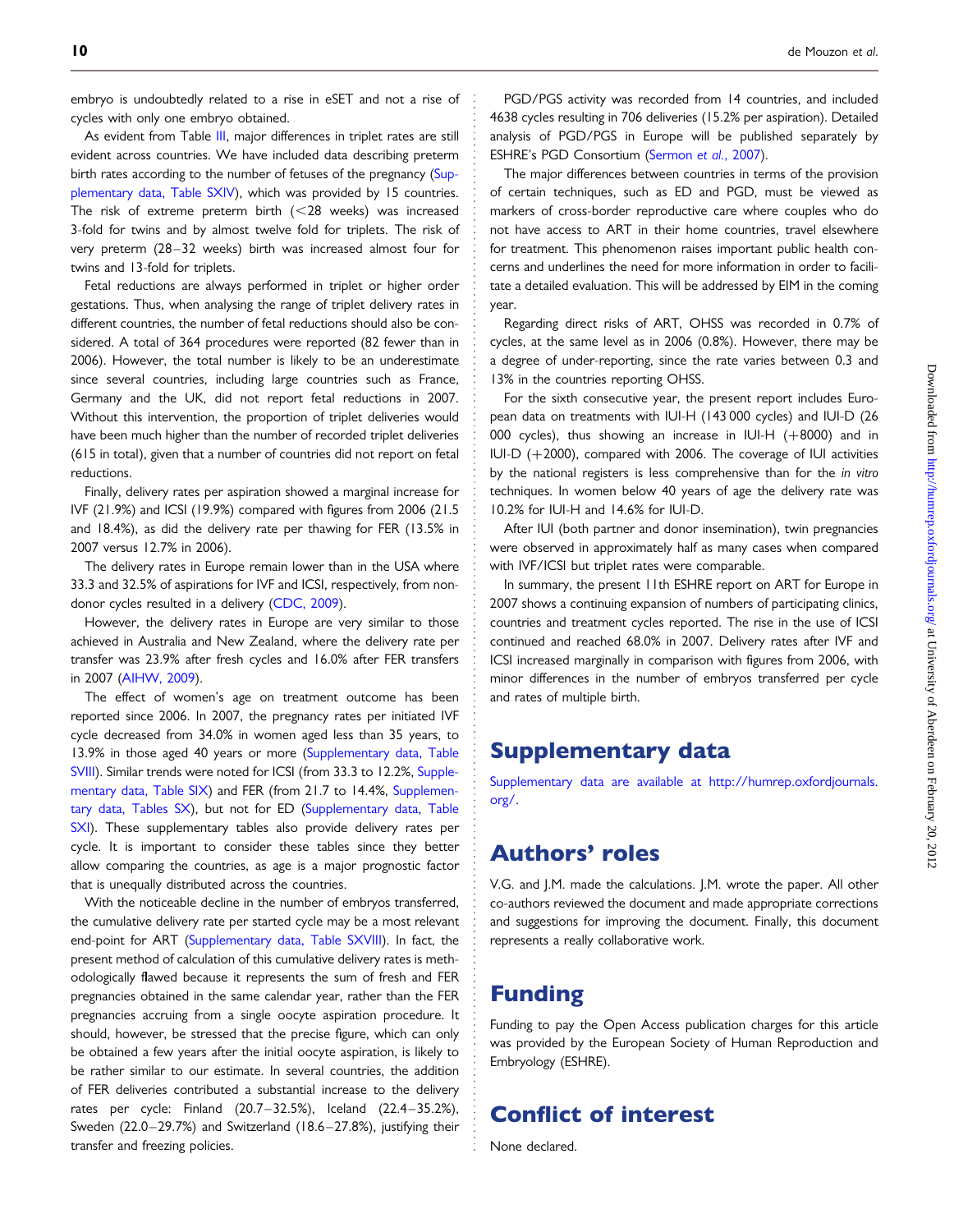# <span id="page-10-0"></span>References

- AIHW. (2009) Australian Institute of Health and Welfare, Assisted Reproduction Technology in Australia and New Zealand 2007. National Perinatal Statistical Unit and Fertility Society of Australia. Assisted Reproduction Technology series, number 13. [http://www.aihw.gov.](http://www.aihw.gov.au/publications-detail/?id=6442468283) [au/publications-detail/?id=6442468283](http://www.aihw.gov.au/publications-detail/?id=6442468283).
- CDC, Centres for Disease Control and Prevention. Reproductive Health. Assisted Reproductive Technology. National Summary and Fertility Clinic Reports. November 2009 at [http://www.cdc.gov/art/](http://www.cdc.gov/art/ART2007/index.htm) [ART2007/index.htm.](http://www.cdc.gov/art/ART2007/index.htm)
- de Mouzon J, Goossens V, Bhattacharya S, Castilla JA, Ferraretti AP, Korsak V, Kupka M, Nygren KG, Nyboe Andersen A.; European IVF-monitoring (EIM) Consortium, for the European Society of Human Reproduction and Embryology (ESHRE). Assisted reproductive technology in Europe, 2006: results generated from European registers by ESHRE. Hum Reprod 2010;25:1851– 1862.
- ESHRE. The European IVF-monitoring programme (EIM), for the European Society of Human Reproduction and Embryology (ESHRE). Assisted reproductive technology in Europe, 1997. Results generated from European registers by ESHRE. Hum Reprod 2001a; 16:384-391.
- ESHRE. The European IVF monitoring programme (EIM), for the European Society of Human Reproduction and Embryology (ESHRE). Assisted reproductive technology in Europe, 1998. Results generated from European Registers by ESHRE. Hum Reprod 2001b;16:2459 – 2471.
- ESHRE. The European IVF monitoring programme (EIM), for the European Society of Human Reproduction and Embryology (ESHRE). Assisted reproductive technology in Europe, 1999. Results generated from European Registers by ESHRE. Hum Reprod 2002;17:3260– 3274.
- ESHRE. The European IVF monitoring programme (EIM), for the European Society of Human Reproduction and Embryology (ESHRE). Assisted reproductive technology in Europe, 2000. Results generated from European Registers by ESHRE. Hum Reprod 2004; 19:490-503.
- ESHRE. The European IVF monitoring programme (EIM), for the European Society of Human Reproduction and Embryology (ESHRE). Assisted reproductive technology in Europe, 2001. Results generated from European Registers by ESHRE. Hum Reprod 2005;20:1158– 1176.
- ESHRE. The European IVF monitoring programme (EIM), for the European Society of Human Reproduction and Embryology (ESHRE). Assisted reproductive technology in Europe, 2002. Results generated from European Registers by ESHRE. Hum Reprod 2006;21:1680– 1697.
- ESHRE. The European IVF monitoring programme (EIM), for the European Society of Human Reproduction and Embryology (ESHRE). Assisted reproductive technology in Europe, 2003. Results generated from European Registers by ESHRE. Hum Reprod 2007;22:1513– 1525.
- ESHRE. The European IVF monitoring programme (EIM), for the European Society of Human Reproduction and Embryology (ESHRE). Assisted reproductive technology in Europe, 2004. Results generated from European Registers by ESHRE. Hum Reprod 2008;23:756– 771.
- ICMART, de Mouzon J, Lancaster P, Nygren KG, Sullivan E, Zegers-Hochschild F, Mansour R, Ishihara O, Adamson D. World Collaborative Report on Assisted Reproductive Technology for the year 2002 activity. Hum Reprod 2009;24:2310-2320.
- Jain T, Gupta RS. Trends in the use of intracytoplasmatic spoerm injection in the United States. New Engl  $J$  Med 2007;357:251-257.
- Nyboe Andersen A, Carlsen E, Loft A. Trends in the use of intracytoplasmatic sperm injection—marked variability between countries. Hum Reprod Update 2008;14:593 – 604.
- Nyboe Andersen A, Goossens V, Bhattacharya S, Ferraretti AP, Kupka MS, de Mouzon J, Nygren KG.; European IVF-monitoring (EIM) Consortium, for the European Society of Human Reproduction and Embryology (ESHRE). Assisted reproductive technology and intrauterine

inseminations in Europe, 2005: results generated from European registers by ESHRE: ESHRE. The European IVF Monitoring Programme (EIM), for the European Society of Human Reproduction and Embryology (ESHRE). Hum Reprod 2009;24:1267– 1287.

- Sermon KD, Michiels A, Harton G, Mouton C, Repping C, Scriven PN, Sen Gupta S, Traeger-Synodoinos J, Vesela K, Viville S et al. ESHRE PGD Consortium data collection VI: Cycles from January to December 2003 with pregnancy follow-up to October 2004. Hum Reprod 2007; 22:323– 336.
- Zegers-Hochschild F, Nygren KG, Adamson GD, de Mouzon J, Lancaster P, Mansour R, Sullivan E. International Committee Monitoring Assisted Reproductive Technologies. The ICMART glossary on ART terminology. Hum Reprod 2006a;21:1968– 1970.
- Zegers-Hochschild F, Nygren KG, Adamson D, de Mouzon J, Lancaster P, Mansour R, Sullivan E. The International Committee Monitoring Assisted reproductive Technologies (ICMART) glossary on ART terminology. Fertil Steril 2006b;86:16-19.
- Zegers-Hochschild F, Adamson GD, de Mouzon J, Ishihara O, Mansour R, Nygren K, Sullivan E, van der Poel S.; International Committee for Monitoring Assisted Reproductive Technology; World Health Organization. The International Committee for Monitoring Assisted Reproductive Technology (ICMART) and the World Health Organization (WHO) Revised Glossary on ART Terminology, 2009. Hum Reprod 2009a; 24:2683-2687.
- Zegers-Hochschild F, Adamson GD, de Mouzon J, Ishihara O, Mansour R, Nygren K, Sullivan E, Vanderpoel S.; International Committee for Monitoring Assisted Reproductive Technology; World Health Organization. International Committee for Monitoring Assisted Reproductive Technology (ICMART) and the World Health Organization (WHO) revised glossary of ART terminology, 2009. Fertil Steril 2009b; 92:1520-1524.

# Appendix

# Contact persons representing data collection programmes in participating European countries, 2007

#### Albania

Prof. Orion Glozheni, University Hospital for Obst & Gynecology, Obsterics & Gynecology. Bul. B. Curri, Tirana, Albania. Tel: +355-4-235-870; Fax: +355-4-257-688; E-mail: gliorion@icc-al.org.

#### Austria

Prof. Dr Heinz Strohmer, Kinderwunschzentrum Private Hospital Goldenes Kreuz, Lazarettg, 16-18, 1090 Wien, Austria. Tel: +43-1-40111-1400; Fax: +43-1-40111-1401; E-mail: heinz. strohmer@kinderwunschzentrum.at.

#### Belgium

Dr Kris Bogaerts, I-Biostat, Kapucijnenvoer 35 bus 7001, 3000 Leuven, Belgium. Tel: +32-16-33-68-90; Fax: +32-16-33-70-15; E-mail: Kris.Bogaerts@med.kuleuven.be.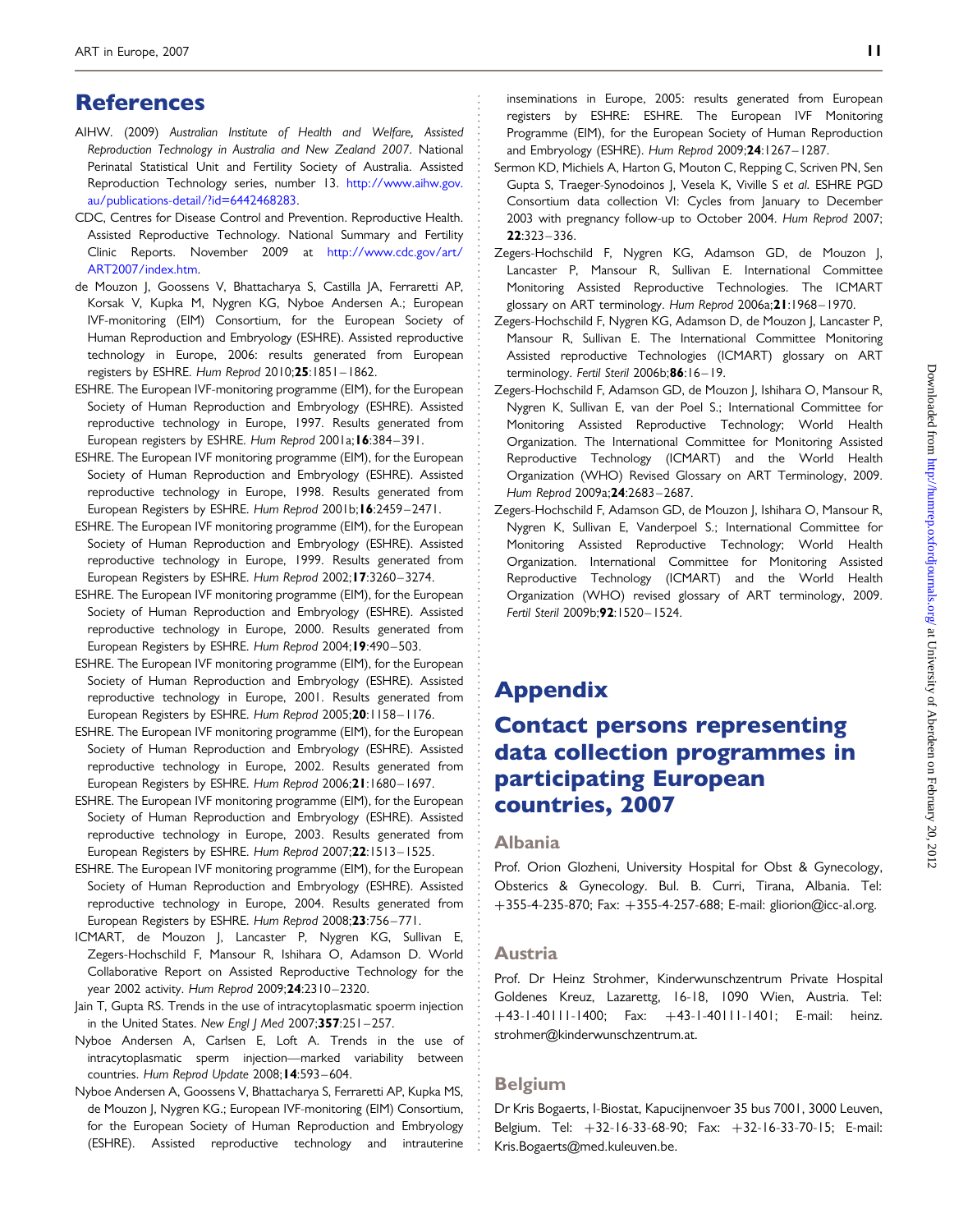#### Bulgaria

Prof. Stanimir Kyurkchiev, Inst. Biology & Immunology of Reproduction, Molecular Immunology, 73, Tzaritgradsko shosse, 1113 Sofia, Bulgaria. Tel: +359-2-723-890; Fax: +359-2-720-925; E-mail: kyurkch@hotmail.com.

### Cyprus

Dr Michael Pelekanos, Fertility Centre Aceso, 1, Pavlou Nirvana str., 3021 Limassol, Cyprus. Tel: +357-99645333; Email: Pelekanos@ akeso.com.

### Czech Republic

Dr Karel Rezabek, Charles University Prague, Gyn/Ob departement, Apolinarska 18, 12000 Prague, Czech Republic. Tel: +420-271028301; Email: krezabek@vfn.cz.

### Denmark

Dr Karin Erb, Fertility Clinic, Odense University Hospital, Sdr. Boulevard 29, 5000 Odense C, Denmark. Tel: +45-65-41-23-24; Fax: +45-65-90-69-82; E-mail: Karin.erb@ouh.regionsyddanmark.dk

### Finland

Dr Mika Gissler, Nat. Reasearch and Develop. Centre for Wa, P.O. Box 220, 00531 Helsinki, Finland. Tel: +385-9-39672099; Fax: +385-9-9672459; E-mail: mika.gissler@thl.fi.

#### France

Dr Jacques de Mouzon, INSERM, 15, Rue Guilleminot, 75014 Paris, France. Tel: +33-1-5841-2268; Fax: +33-1-5841-1539; E-mail: jdemouzon@noos.fr; jacques.demouzon@inserm.fr.

Prof. Dominique Royère, Agence de la Biomédecine, 1 Av du stade de France, 93212 Saint-Denis La Plaine Cedex, France. Tel: +33-1-55-93-65-50; E-mail: dominique.royere@biomedecine.fr.

### Germany

Dr Klaus Bühler, Center for Gynaecology, Endocrinology and Repr Med, Ostpassage 9, 30853 Langenhagen, Germany. Tel: +49-511-97230-40; Fax: +49-511-97230-18; Email: k.buehler@ kinderwunsch-langenhagen.de.

### **Greece**

Prof. Dr Basil Tarlatzis, Papageorgiou Hospital, Unit of Human Reproduction, Periferiakis Odos, Neas Efkarpias, 56403 Thessaloniki, Greece. Tel: +30-231-09-91508; Fax: +30-231-0991510; E-mail: basil.tarlatzis@gmail.com.

# **Hungary**

Prof. G. Kosztolanyi, University of Pecs, Dept. of Medical Genetics and Child development, Jozsef A.u 7., 7623 Pecs, Hungary. Tel: +36-7-2535977; Fax: +36-7-2535972; E-mail: gyorgy.kosztolanyi@ aok.pte.hu.

#### Iceland

Mr H. Bjorgvinsson, Art Medica, IVF Unit, Baejarlind 12, 201 Kopavogur, Iceland. Tel: +354-515-8100; Fax: +354-515-8103; E-mail: Hilmar@artmedica.is.

#### Ireland

Dr Edgar Mocanu, HARI Unit, Rotunda Hospital, Dublin 1, Ireland. Tel: +35-31-8072-732; Fax: +35-31-8727831; E-mail: emocanu@ rcsi.ie.

#### **Italy**

Dr Guilia Scaravelli, Registro Nazionale Medicalmente Assistita, CNESPS, Instituto Superiore de Sanita, Viale Regina Elena, 299, 00161, Roma. Tel: +39-49904319; Fax: +39-49904324; E-mail: guilia.scaravelli@iss.it.

#### Latvia

Dr Maris Arajs, EGV Clinic, Dept. of IVF, Gertrudes Str. 3, LV 1010 Riga. Tel: +371-7-27-81-83, +371-26-55-64-66; Fax: +371-7-31-64-67; E-mail: maris\_arajs@inbox.lv.

### Lithuania

Dr Zivile Gudleviciene, Baltic American, IVF Laboratory, Nemencines rd 54A, 10103 Vilnius, Lithuania. Tel: +370-52342020; E-mail: zivile.gudleviciene@gmail.com.

#### Macedonia

Dr Slobodan Lazarevski, SHOG 'Mala Bogorodica', Londonska 19, 1000 Skopje, Macedonia. Tel: +389-2-30-73-335; Fax: +389-2-30-73-398; E-mail: dr.lazarevski@mbogorodica.com.mk

### Montenegro

Dr Tatjana Motrenko Simic, Medical Center Cetinje, Human Reproduction, Vuka Micunovica 4, 81310 Cetinje, Montenegro. Tel: +382-86232690; Fax: +382-86231336; Email: motrenko@ t-comm.me.

#### The Netherlands

Dr Cornelis Lambalk, Free University Hospital, Reproductive Medicine, de Boelaan 1117, P.O.Box 7057, 1007 MB Amsterdam, The Netherlands. Tel: +31-20-444-00-70; Fax: +31-20-444-00-45; E-mail: cb.lambalk@vumc.nl.

#### **Norway**

Dr Johan T. Hazekamp, IVF-klinikken Oslo AS, PB 5014 Maj., 0301 Oslo, Norway. Tel: +47-2250-8116; Fax:+47-2320-4401; E-mail: hazekamp@ivfoslo.nhn.no.

### Poland

Prof. Rafael Kurzawa, Pomeranian Medical Academy, Department of Reproductive Medicine and Gynaecology, 2 Siedlecka Street, 72– 010 Szczecin, Poland. Tel: +48-91-487-37-55; Fax: +48- 91-425-33-12; E-mail: Kurzawa@ams.edu.pl.